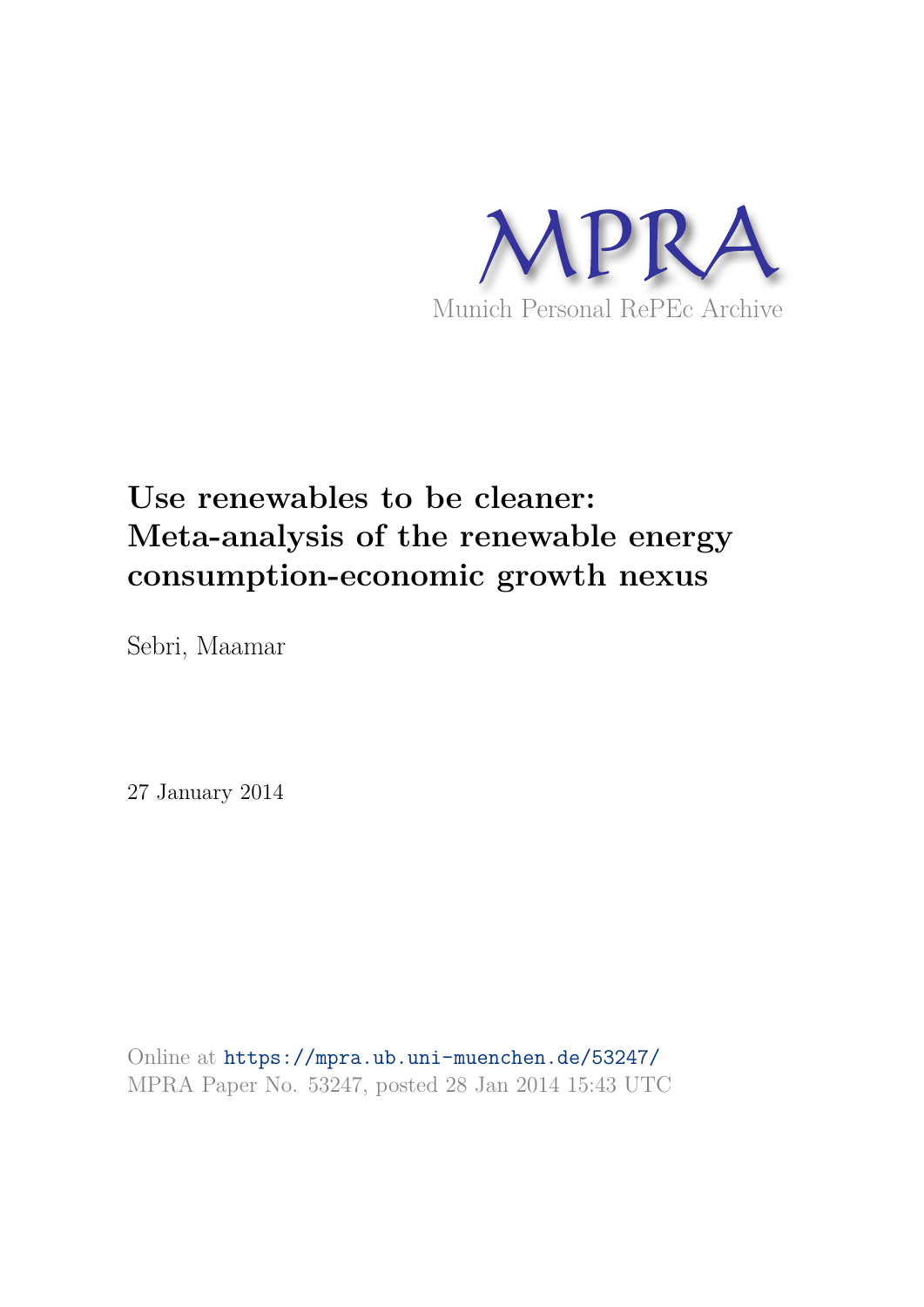## **Use renewables to be cleaner: Meta-analysis of the renewable energy consumption-economic growth nexus**

#### **Maamar Sebri<sup>1</sup>**

Faculty of Economics and Management of Mahdia, University of Monastir, Tunisia

#### **Abstract**

 $\overline{a}$ 

The renewable energy consumption-economic growth nexus is a growing area of research over the last few years, emanating to mixed results. The aim of the current study is to quantitatively synthesise the empirical literature on the subject using the meta-analysis approach. In particular, a meta-multinomial regression is employed to investigate the sources of variation in the direction of causality between renewable energy consumption and economic growth. This causal relationship takes the form of four hypotheses, namely the conservation, growth, neutrality and feedback hypotheses. To the best of author's knowledge, this study constitutes the first meta-analysis undertaken on the renewable energy consumption-economic growth nexus. The empirical results reveal that the variation in the supported hypotheses is due to a number of characteristics including model specification, data characteristics, estimation techniques (cointegration methods and causality tests), and development level of the country on which a study was conducted.

**Keywords:** Causality; economic growth; meta-analysis; multinomial logit model; renewable energy consumption.

<sup>1</sup> Tel.: 0021655453416; Fax: 0021673306256

E-mail address: maamer.sebri@isgs.rnu.tn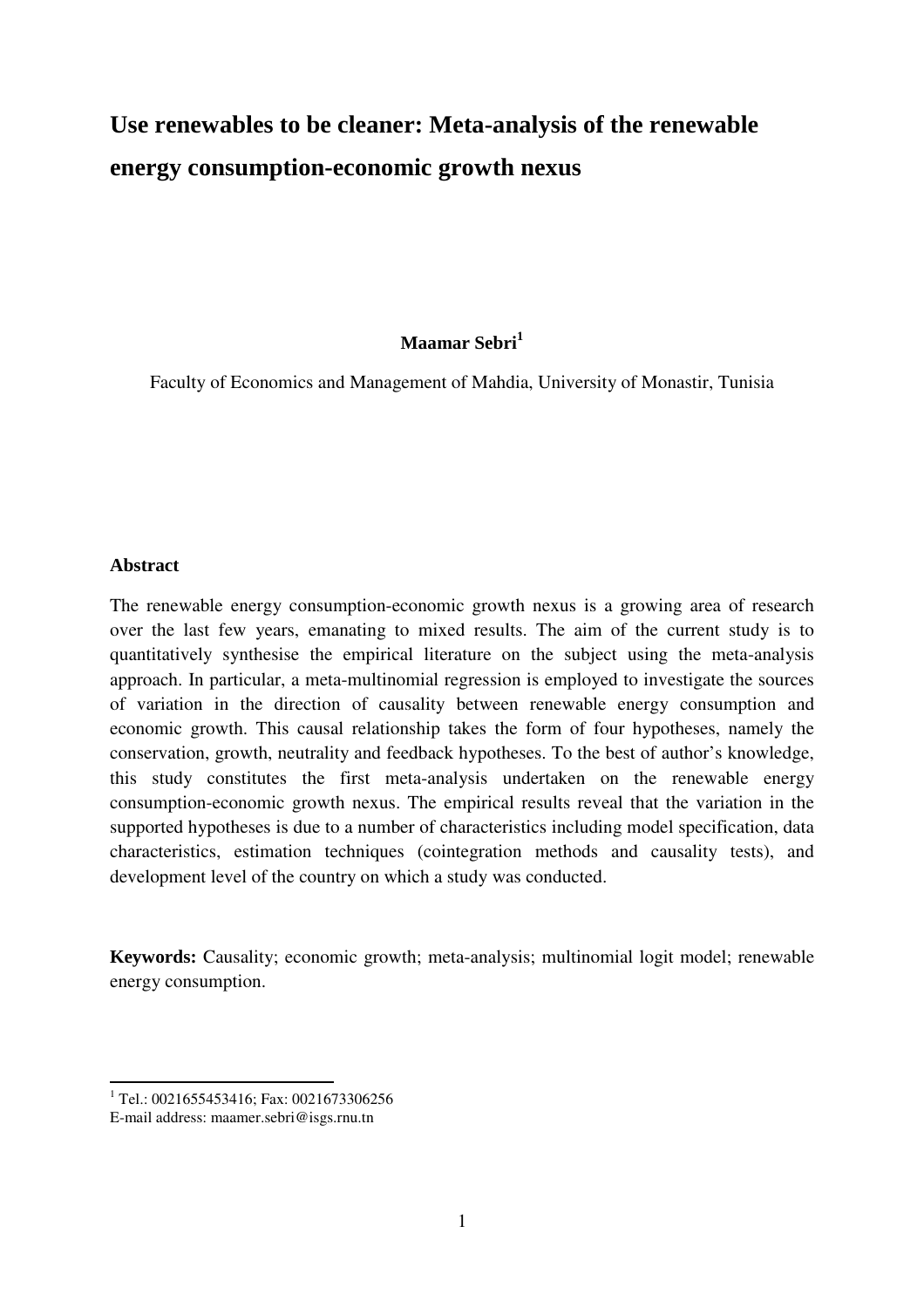#### **1. Introduction**

l

It is undeniable that energy constitutes a key input to economic development. That is, many studies have been conducted over the years on the nexus between these two variables, particularly after the energy crisis in the 1970s. Moreover, the sharp and continuous increase in energy prices, the global warming and the awareness about the exhaustible aspect of the conventional energy resources require that renewable energy be appropriately managed and used to sustain economic development [1]

In accordance with the causal relationship between non-renewable energy consumption and economic growth which has been extensively investigated since the 1970s, the renewable energy-economic growth nexus tends to be also a very attractive area of research over the last few years. The data availability on the renewable energy may be the most important factor that motivates the literature on the subject. That is, many papers have been appeared, covering many geographic locations, using different econometric techniques, including a range of control variables and leading to various conclusions about the direction of causality [1]. This latter follows four testable hypothesis: (a) the growth hypothesis supported by a unidirectional causality from renewable energy consumption to economic growth; (b) the conservation hypothesis supported by a unidirectional causality from economic growth to energy consumption; (c) the feedback hypothesis validated by bi-directional causality between energy consumption and economic growth and (d) the neutrality hypothesis validated by the absence of causality between energy consumption and economic growth<sup>2</sup>.

A meta-analysis is a set of statistical methods applied to a collection of previously research studies related to a given topic. It is intended to analyse the different empirical results after converting them to one or more metrics called effect sizes that are combined across studies [2]. The term 'meta-analysis' was first introduced by Glass [3] and is also called quantitative research synthesis while Hunter and Schmidt [4] characterised it as the "analysis of analyses". The meta-analysis approach is based on a regression-type analysis of a sample of empirical studies. The dependent variable of this regression is the reported estimated effect (e.g., an elasticity) while the explanatory variables are composed of moderator variables capturing some characteristics of studies such as functional forms, specifications, estimators, data and research designs [5].

<sup>&</sup>lt;sup>2</sup> For a detailed description of the four hypotheses, the reader would refer to Shahbaz et al. [6] and Ozturk [7], while literature reviews on the renewable energy consumption-economic growth nexus are provided in Ocal and Aslan [8], Sebri and Ben Salha [1] and Tugcu et al. [9].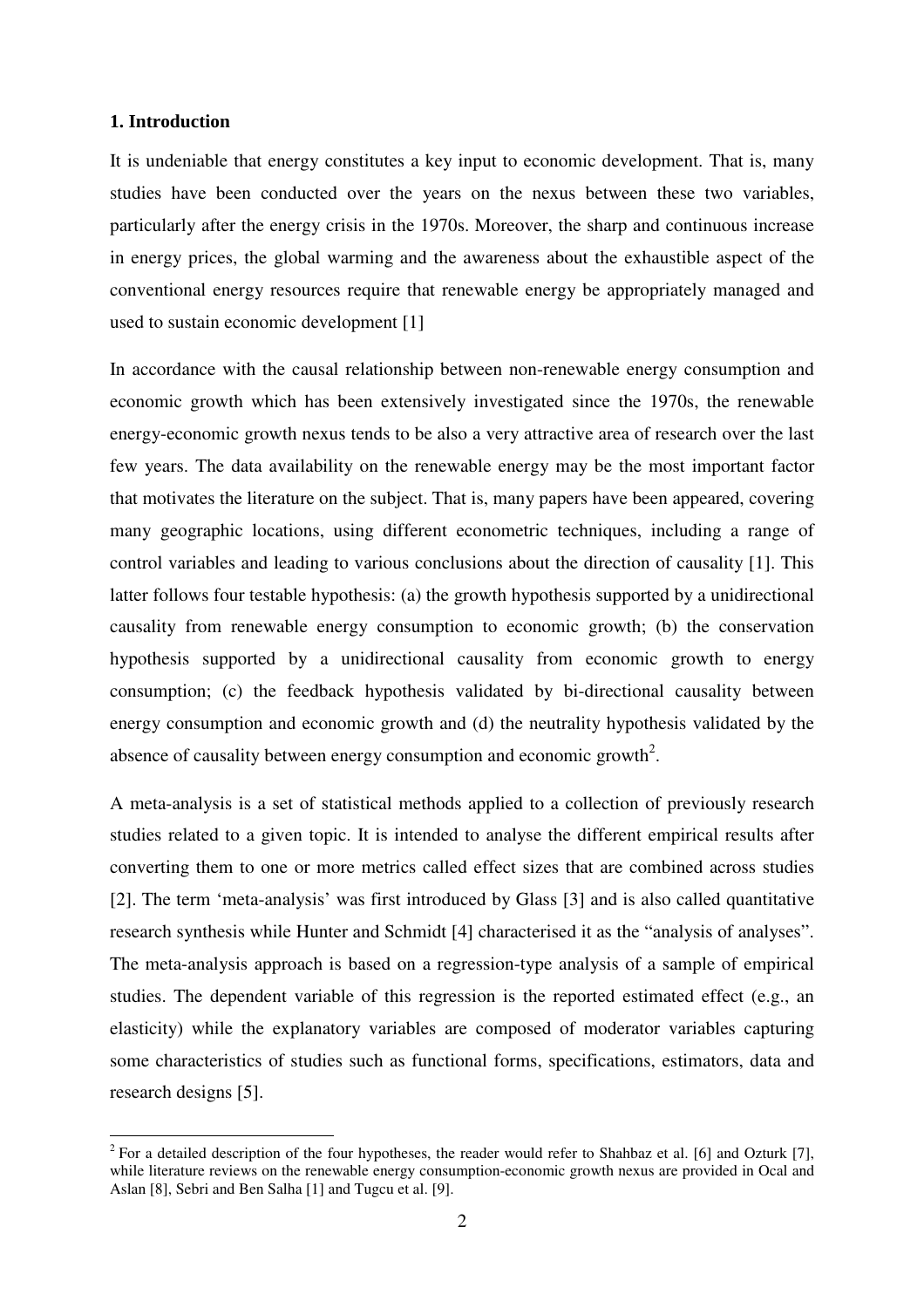The meta-analysis was firstly used in experimental research, for example in summarising results from several clinical trials in medical research. Since 1989-1990, it has been increasingly applied to economics, beginning with the works of [10-15]. It is being picked up in many areas in economics, more particularly in labour economics [16, 17, 18], in macroeconomics of growth and fiscal policy [19], in transport economics [20-23], in marketing [24, 25] and in convergence literature [26].

According to Nelson and Kennedy [27], hundreds of meta-analyses in economics were carried out, of which one-third concerns the environmental and resource economics. In their survey, [27] counted 140 meta-analyses covering 17 environmental and resource topics. They mentioned also that one-half of these studies have been performed since 2004, which indicates that environmental issues are a growing and active area of inquiry. For instance, Loomis and White [28] examined the willingness to pay estimates for the preservation of endangered species. Cavlovic et al. [29] conducted a meta-analysis to predict the income turning points of the environmental Kuznets curve (EKC) while Li et al. [30] used the updated dataset of [29] to analyse both the income turning point and the shape of the EKC. Chen et al. [31] performed a meta-regression on the causal relationship between energy consumption and economic growth. Three meta-analyses were conducted on the residential water demand: Espey et al. [32] focused on the estimated price elasticity while Dalhuisen et al. [33] studied the price and income elasticities to be followed recently by Sebri [34] who considered the price, income and household size elasticity estimates. van Houtven et al. [35] used the metaanalytical approach to address the question of willingness to pay estimates for water quality. van Kooten et al. [36] focused on the global warming issue by examining the costs of creating carbon offsets using forestry. Other meta-analyses have been dealt with the non-renewable energy resources [37], climate change [38, 39], and biodiversity [40].

The aim of the current study is to quantitatively synthesise the empirical literature on the causal relationship between renewable energy consumption and economic growth nexus using the meta-analysis approach. With respect to the (non-renewable) energy-growth nexus, 4 meta-analyses have recently been conducted [31, 41-43]. However, there is no previous metaanalysis undertaken on the renewable energy-growth nexus. That is, to the best of author's knowledge, this is the pioneer meta-analysis on the subject. Besides, the meta-analysis presented here builds on the 4 earlier meta-analyses by investigating new features. Particularly, the short-run causality is distinguished from the long-run causality, the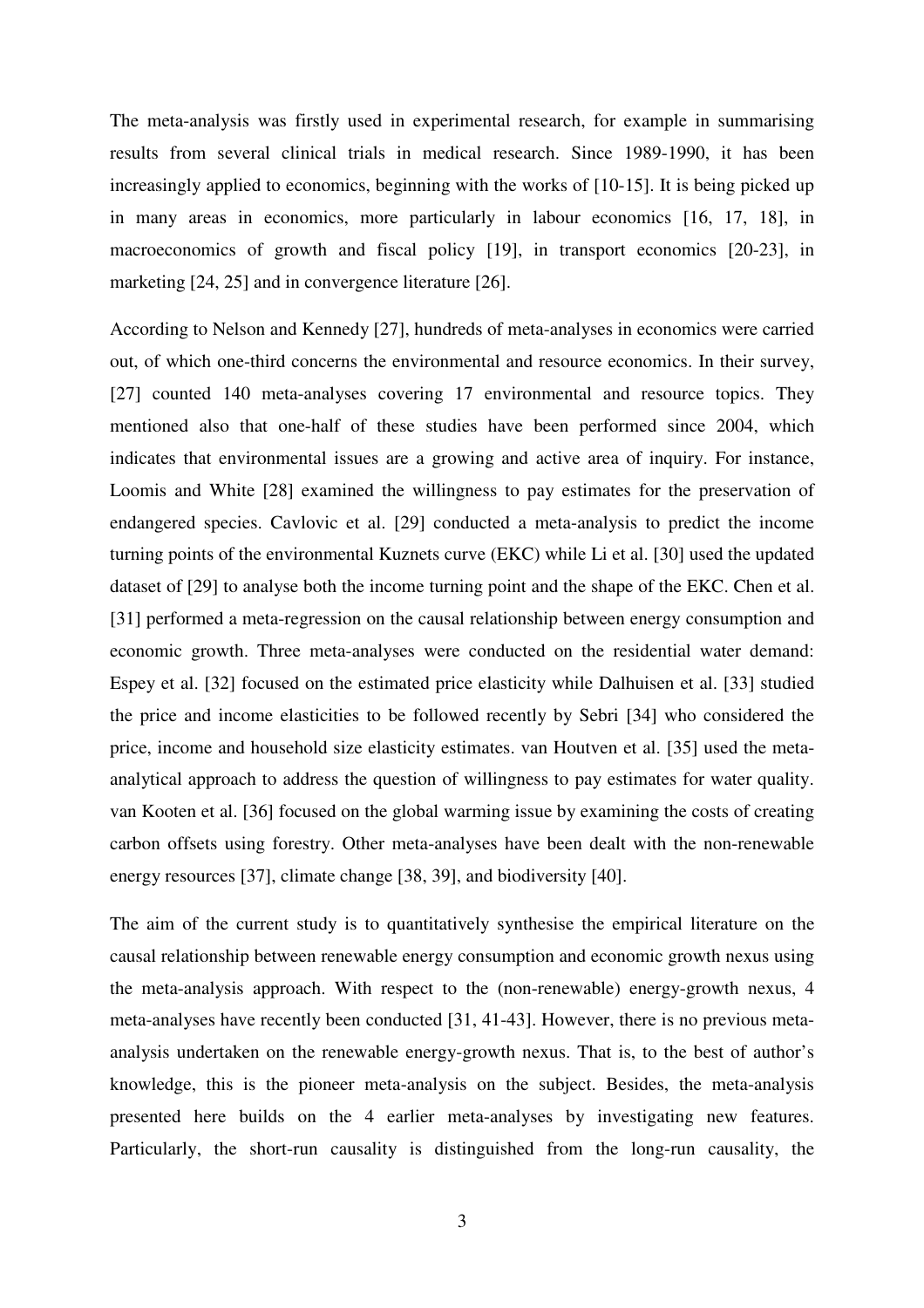cointegration methods are separated from the causality tests, the publication bias issue is examined by distinguishing the published from unpublished studies.

The plan of this paper is structured as follows: after introducing the study, focusing on the meta-analysis approach, Section 2 describes in detail the employed dataset and metaregression modelling approach. Section 3 provides the empirical results and their discussion. Finally, Section 4 closes the paper.

#### **2. Meta-dataset description and meta-regression**

#### **2.1 Meta-dataset description**

Among the time-consuming steps in conducting a meta-analysis on a particular subject is the collection of the empirical studies and their coding [34]. The causal relationship between renewable energy consumption and economic growth is a recent research topic which dates back to only the last few years. That is, to avoid a possible random selection bias, an in-depth research procedure was adopted to retrieve all the published as well as unpublished empirical works on the subject. The collection of studies was mainly based on the following keywords: "renewable energy AND economic growth", "renewable energy AND GDP", "causality AND renewable energy AND economic growth", "cointegration AND renewable energy AND economic growth" and "energy-growth nexus". This search was undertaken based on the academic databases such as ScienceDirect, Springer, JSTOR, Wiley, Taylor & Francis, RePEc and Ideas, and by looking into papers and online retrieval engines for Google Scholar. The cut-off point for the selected literature was the end of December 2013. Some studies were excluded because of their inadequacy with our purpose. For example, studies with just a descriptive framework or dealing with the effect of renewable energy on GDP [44], studies based on the impulse response functions only [45, 46]. We excluded also the study [47] due to its perverse nature (an outlier). The ultimate number of studies referred to in the literature related to renewable energy consumption-economic growth nexus is therefore reduced to 40 providing a total of 153 observations. The complete list of studies along with the corresponding number of observations according to the hypothesis type is presented in Table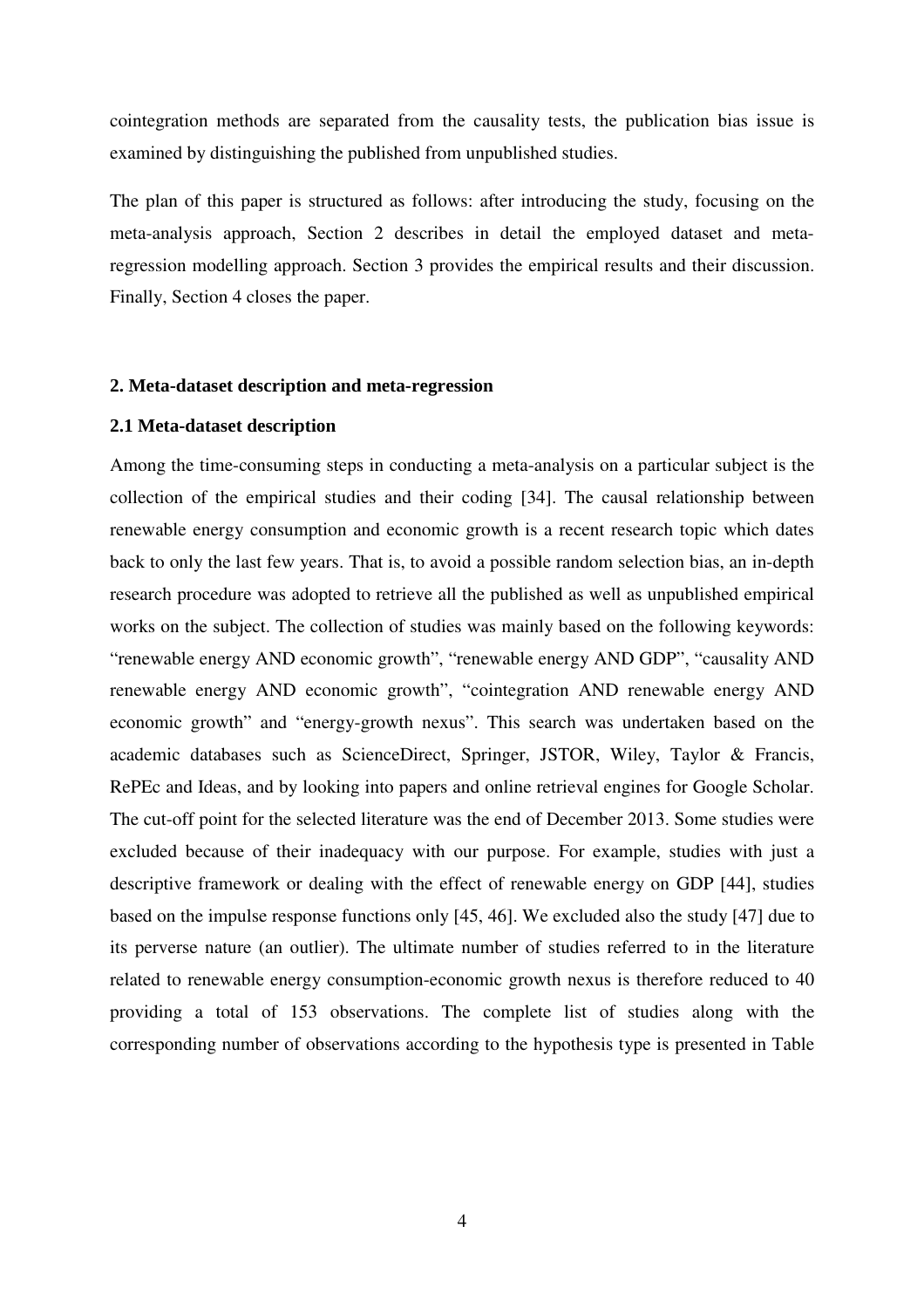1. On the other hand, the number of the identified studies and observations are presented in Figure 1 while the number of observations per hypothesis is depicted in Figure  $2<sup>3</sup>$ .

#### **< Insert Table 1 about here>**

#### **< Insert Figure 1 about here>**

#### **< Insert Figure 2 about here>**

It is clear from Figure 1 and Figure 2 that studies related to the causal relationship between renewable energy consumption and economic growth is a recent field of research dating back to 2009. However, it is clear also that the great number of studies and observations is particularly observed in 2012 and 2013, indicating that the renewable energy consumptioneconomic growth nexus is increasingly an attractive area of research.

The basic hypothesis to be tested throughout this meta-analysis is that the variation, from study to study, in the causal flow between renewable energy consumption and economic growth is due to many factors (moderator variables). For the sake of synthesis, the moderator variables are grouped into 5 groups, namely general study characteristics of the study, model specification, cointegration approach, causality test employed in the study and the development level of the considered country(ies). Definition and descriptive statistics for all the variables are presented in Table 2.

#### **< Insert Table 2 about here>**

*i) General study characteristics:* this panel contains two moderator variables: the first labelled *short-run* indicates whether the hypothesis obtained from a given study is related to a shortrun or long-run. This could have important implications since many studies show different directions of causality according to the time span. The second variable (*published)* is related to the publication status of the study. It has been added in order to check for the existence of a publication bias and control for systematic differences between published and unpublished studies.

*ii) Model specification:* this concerns whether the causality is investigated based on a bivariate model containing only renewable energy consumption and economic growth variables or on a multivariate framework controlling for other variables. Particularly, most

l

 $3$  Some papers that will be published in the 2014 issues of some journals, but appeared since the end 2013, will be considered as 2013 studies.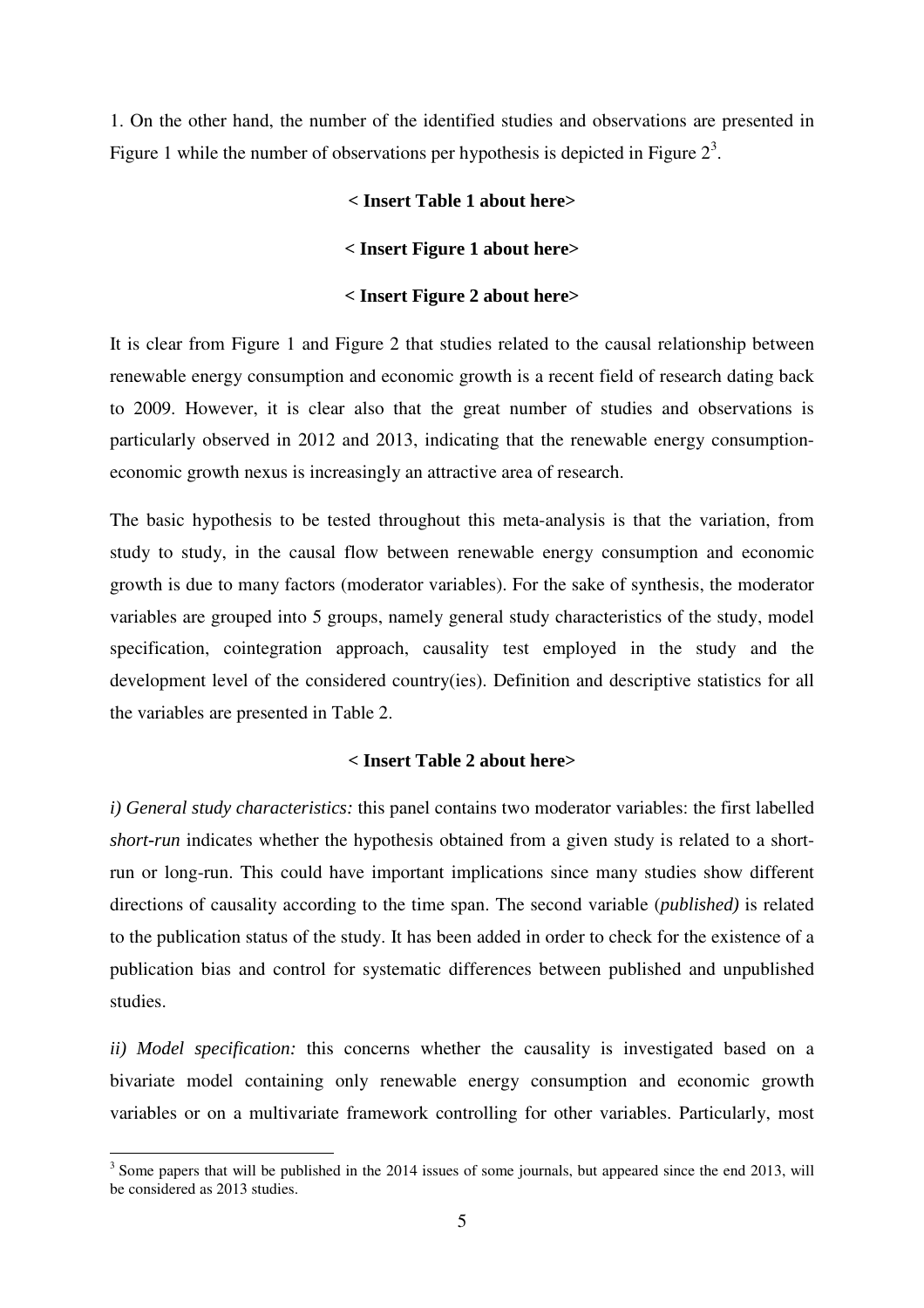multivariate models include the CO2 emissions in order to take into account the environmental aspect. That is, we include a dummy variable capturing whether the inclusion or exclusion of CO2 emissions variable may favour supporting a given hypothesis. Some studies tested the stability of the results by controlling for the structural break. Therefore, we include a dummy variable denoting whether the structural break is investigated in the study. Finally, we distinguish between studies that used data at aggregated level and those using data at per capita term and between studies based on time series data of a single country and those based on data for a group of countries.

*iii) Cointegration approach:* when investigating the causal relationship between variables, the common approach consists in studying first the long-run dynamics based on the cointegration methodology. Regarding our meta-analysis, we code 4 dummy variables for the approach to cointegration, labelled *Johansen*, *ARDL*, *Pedroni* and *other cointegration*. This latter category contains studies that employed a cointegration method other than the Johansen, ARDL or Pedroni approach.

*iv) Causality test:* similarly to the *cointegration approach* group of variables, this last panel includes the causality test used in the study. We indentify 4 dummies: one for studies using the commonly Granger causality test based on the error vector correction model (ECM), one for studies using the Toda-Yamamoto test, one for studies employing the recently proposed test of Hatemi-J [84] and a last dummy for studies using another causality test.

*v) Development level:* this group contains three dummy variables aiming to distinguish between studies that are conducted on a developed country(ies), developing country(ies) or a panel of developed and developing countries. This is an important feature since different economic patterns and energy policies are implemented across countries, which could affect the direction of causality between the renewable energy consumption and economic growth.

#### **2.2 Meta-multinomial regression**

Since the effect size (dependent variable) is a categorical variable with 4 categories (feedback, conservation, growth and neutrality), a discrete choice multinomial logit model may be applied in the meta-regression modelling stage. Therefore, the probability of choosing the j*th* category can be written as: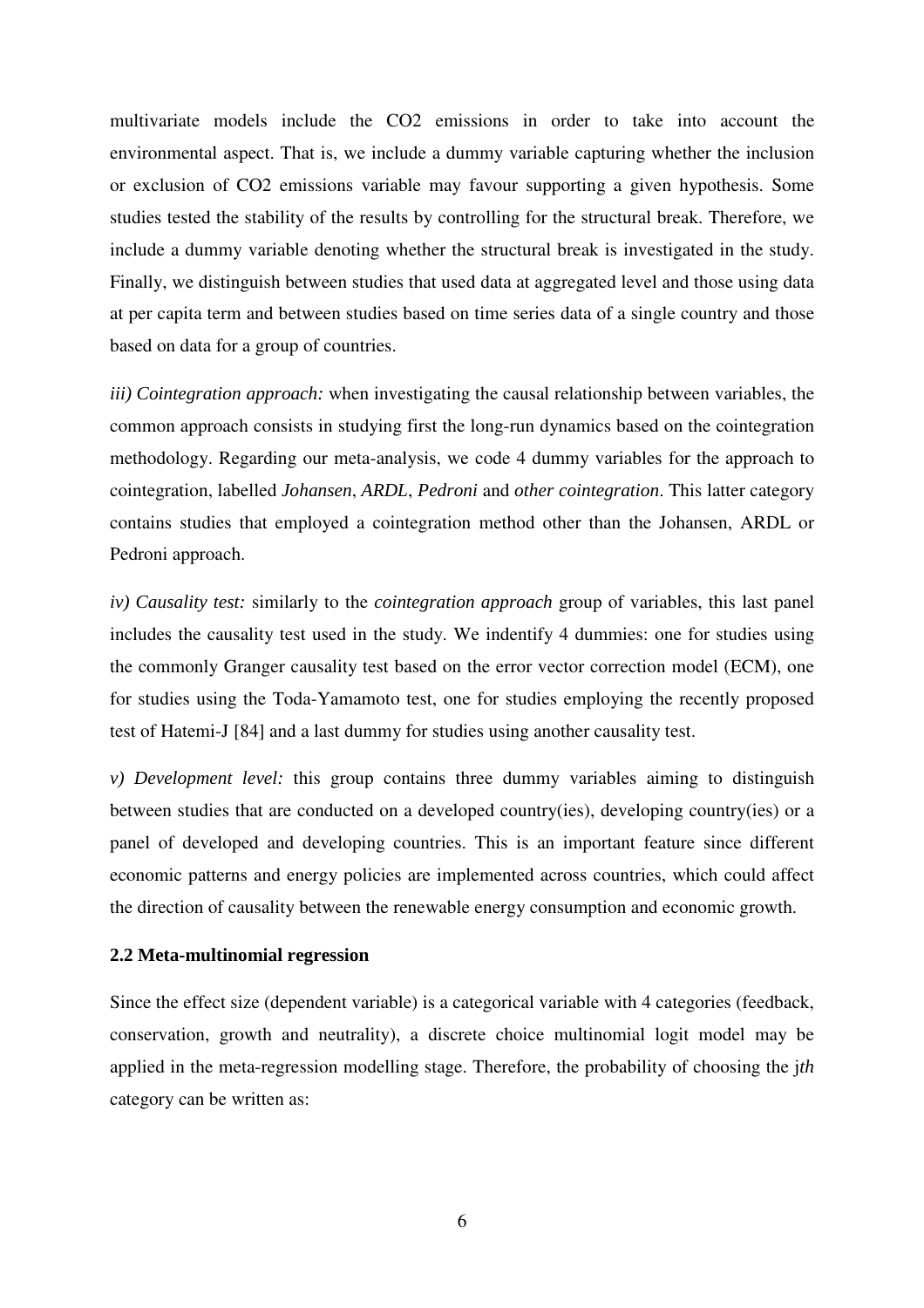Prob 
$$
(Y_i = j) = \frac{e^{\beta_j X_i}}{\sum_{k=1}^4 e^{\beta_k X_i}}, \quad i = 1, ..., N; j = 1, 2, 3, 4
$$
 (1)

where, *N* is the number of studies, *X* stands for the vector of attributes and study-specific modelling choices and  $\beta$  is a vector of coefficients to be estimated by the method of maximum likelihood.

Without loss of generality, we take the first hypothesis (feedback) as a baseline category, and taking into account the adding-up constraint that the sum of the probabilities of choice being the various alternatives equals one, hence equation (1) can be rewritten as follows:

For the non-baseline categories:

Prob 
$$
(Y_i = j) = \frac{e^{\beta_j X_i}}{1 + \sum_{k=2}^{4} e^{\beta_k X_i}}
$$
 (2)

and for the baseline category  $(i = 1)$ :

$$
\text{Prob } (Y_i = 1) = \frac{1}{1 + \sum_{k=2}^{4} e^{\beta_k X_i}} \tag{3}
$$

The relative probability ratio of the j*th* type over the baseline category 1 is therefore:

$$
\frac{\text{Prob}(Y_i = j)}{\text{Prob}(Y_i = 1)} = e^{\beta_j X_i}
$$
\n(4)

then the logit form of equation (4) takes the following regression models ( $j = 2, 3, 4$ ):

$$
\ln\left[\frac{\text{Prob}\ (Y_i = j)}{\text{Prob}\ (Y_i = 1)}\right] = \beta_j X_i \tag{5}
$$

The MNL coefficients are difficult to interpret, and associating  $\beta_j$  with the jth outcome is tempting and misleading. To interpret the effect of explanatory variables on the probabilities, marginal effects are usually employed [85].

In the meta-analysis procedure, when estimating a meta-regression, some issues related to heteroscedasticity, data heterogeneity and non-independence of observations may be problematic [27, 86, 87]. According to Nelson and Kennedy [27], heteroscedasticity occurs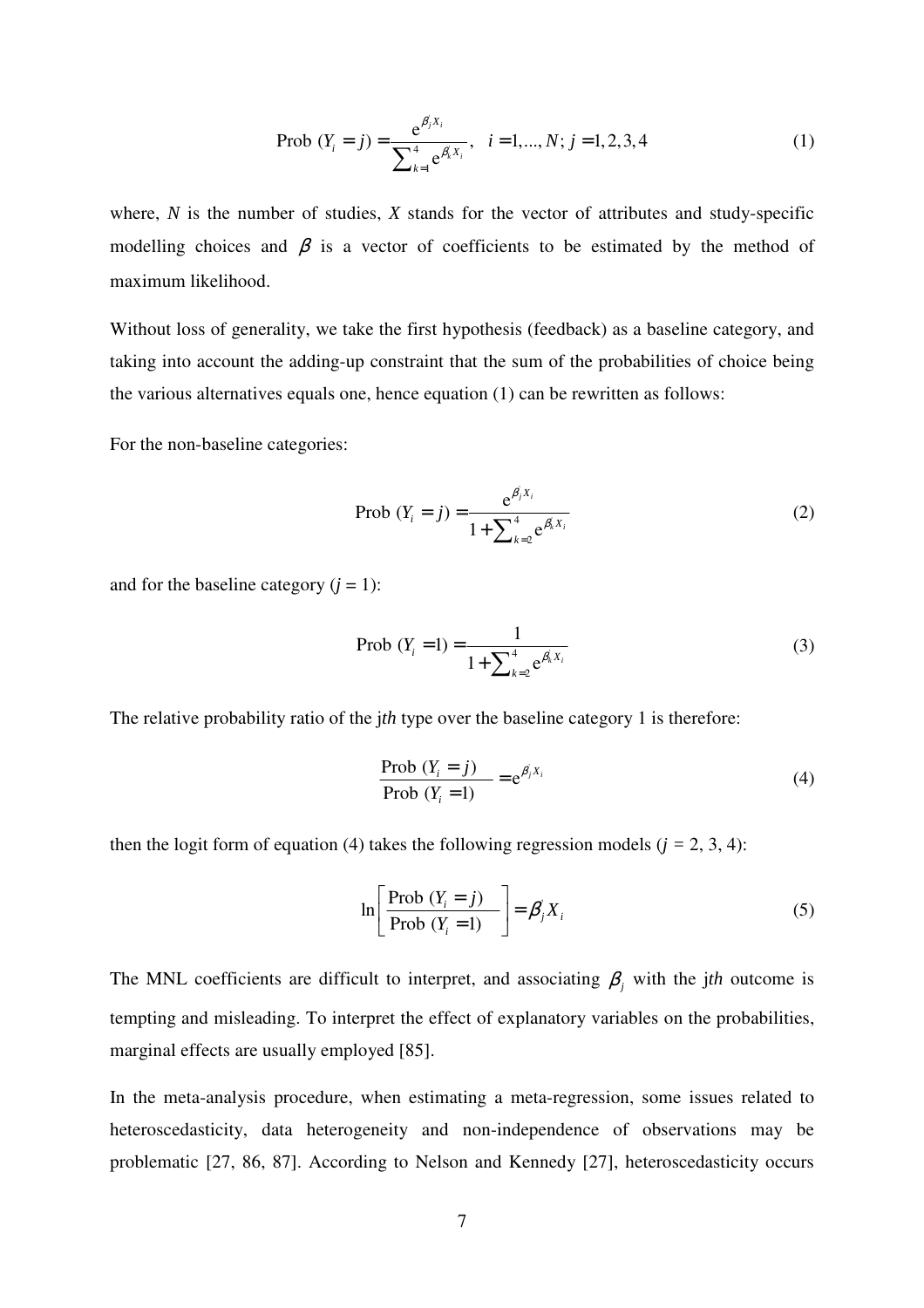due to the use of different sample sizes and estimation approaches. Data heterogeneity arises because studies adopt different primary study designs and methods such as including different explanatory variables, using various functional forms and estimation techniques. Finally, nonindependent or correlated observations may occur when using data sources by more than one primary study or when considering multiple effect size estimates derived from each primary study.

In order to obtain unbiased estimates and to check for robustness of the results, the metamultinomial regression is estimated using two estimators: weighted multinomial logit and weighted multinomial logit with clustered standard errors. While the natural logarithms of primary studies sample sizes are used as weights, the standard errors are clustered by study. This procedure does not affect the parameter estimates, but provides robust standard errors of the coefficients [34].

#### **3. Results and discussion**

 $\overline{a}$ 

The empirical results of the weighted multinomial logit model both without and with clustered standard errors are displayed in Table 3. It is clear that the model estimates are robust under the two estimators. Obviously, three regressions (one for each hypothesis) are fit simultaneously, holding the feedback hypothesis as the reference category and comparing each of the three others to it. Hence, the estimated coefficients reflect the effect of moderator variables on the likelihood of obtaining the j*th* hypothesis relative to feedback hypothesis. In general, the model fits the data reasonably well when judged according to the McFadden's Pseudo- $R^2$  and Log likelihood coefficients.

#### **< Insert Table 3 about here>**

Table 4 shows the average marginal effects estimates<sup>4</sup>. The latter determine the expected change in probability of a particular choice being made with respect to a unit change in an explanatory variable [85]. From Table 4, we can see that, contrarily to the growth and feedback hypotheses, the probability of obtaining the neutrality hypothesis is more likely to

<sup>&</sup>lt;sup>4</sup> It is clear that, for some variables, the estimated coefficients from the multinomial logit model differ in sign and significance level from the marginal effects. This may occur since the coefficients of the multinomial logit model represent the effect of the *X* variables on the propensity to obtain the j*th* hypothesis relative to the feedback hypothesis, while the margianl effect coefficients measure the absolute effect of *X* on the likelihood of obtaining the hypothesis *j*.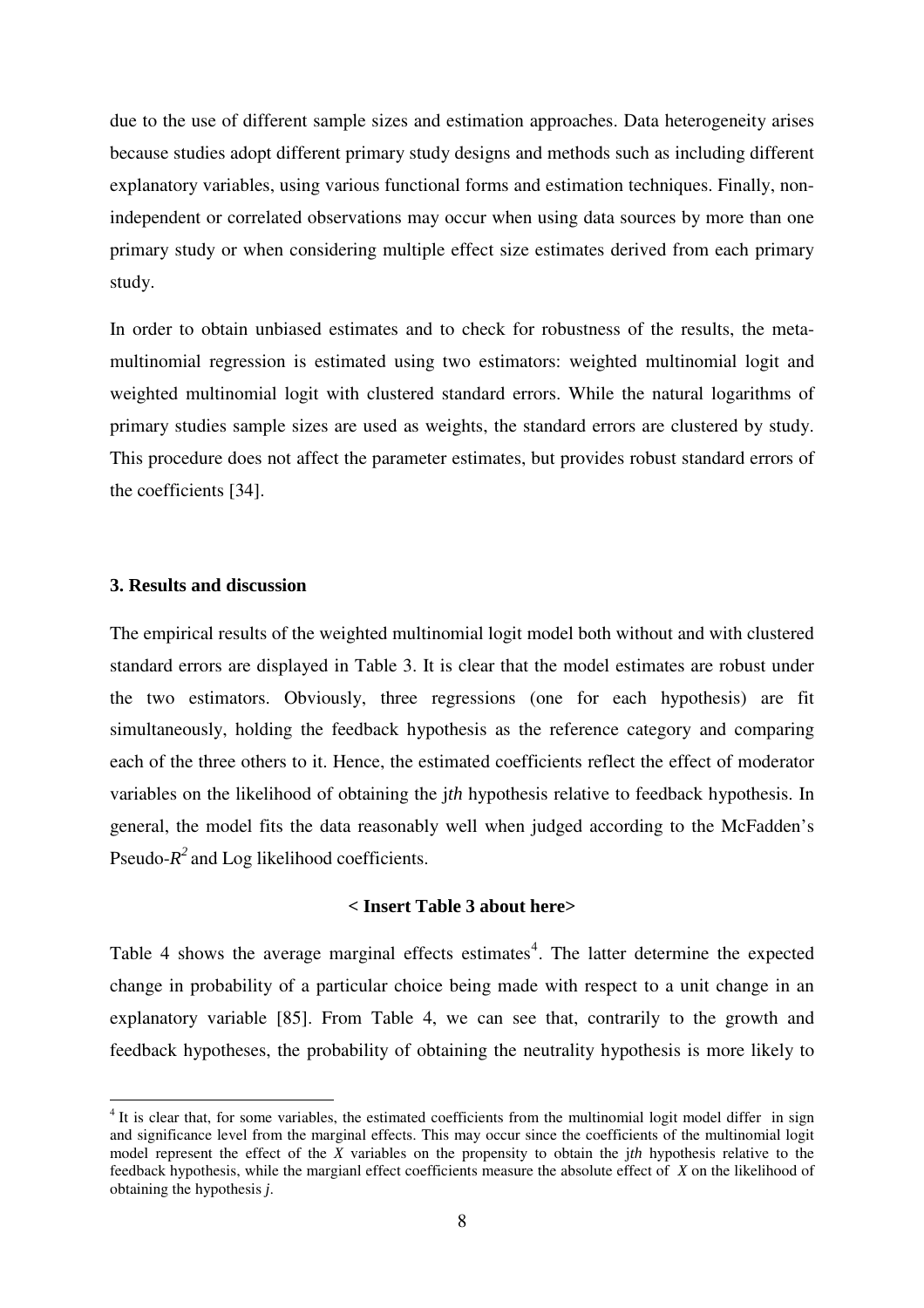be greater in the short-run compared to the long-run. Nevertheless, the probability of finding the conservation hypothesis seems to be equally distributed across the two runs. Regarding the publication bias issue widely discussed in the meta-analysis literature, no systematic differences exist between published and unpublished studies. This can be explained by the fact that publication may be a poor indicator of study quality since there are now many academic journals, which, while offering the capacity for easier publication of research findings, may also make it easier for poor quality research to be published [34, 88].

As for the model specification, examining the causal linkage between renewable energy consumption and economic growth within a bivariate model (not including control variables) tends to significantly increase (decrease) the probability of finding the growth and neutrality (feedback) hypotheses. Nevertheless, when the causal relationship is investigated within a multivariate framework, particularly when the CO2 variable is controlled for, substantial changes occur to the last findings. There is a little chance to maintain the growth hypothesis, while supporting the feedback hypothesis is insensitive to consideration of the environmental dimension within the causal dynamics. On the other side, Investigating the stability of empirical results by taking into account the structural breaks in the datasets seems to have also a significant effect on the probability of maintaining any hypothesis (except the growth hypothesis). Relatively to studies employing per capita data series, those using data at the aggregate level appear to have a lower (greater) probability of getting both the conservation and neutrality (growth) hypotheses. Regarding the nature of data series, the probability of getting a unidirectional causality from economic growth to renewable energy consumption (conservation), a unidirectional causality from renewable energy consumption to economic growth (growth) and bi-directional causality (feedback) is insensitive to whether the study uses time series or panel data techniques. Contrarily, the probability of finding an absence of causality (neutrality) significantly decreases when using panel data. This is expected, since many studies use a heterogeneous group of countries that have different and sometimes opposite economic patterns and energy policies, which may lead to find no causal relationship between energy and growth.

#### **< Insert Table 4 about here>**

With respect to the cointegration method used in empirical studies, mixed results are observed. Each method has a specific influence on the probability of supporting a given hypothesis. For example, the ARDL approach to cointegration, which is applied only with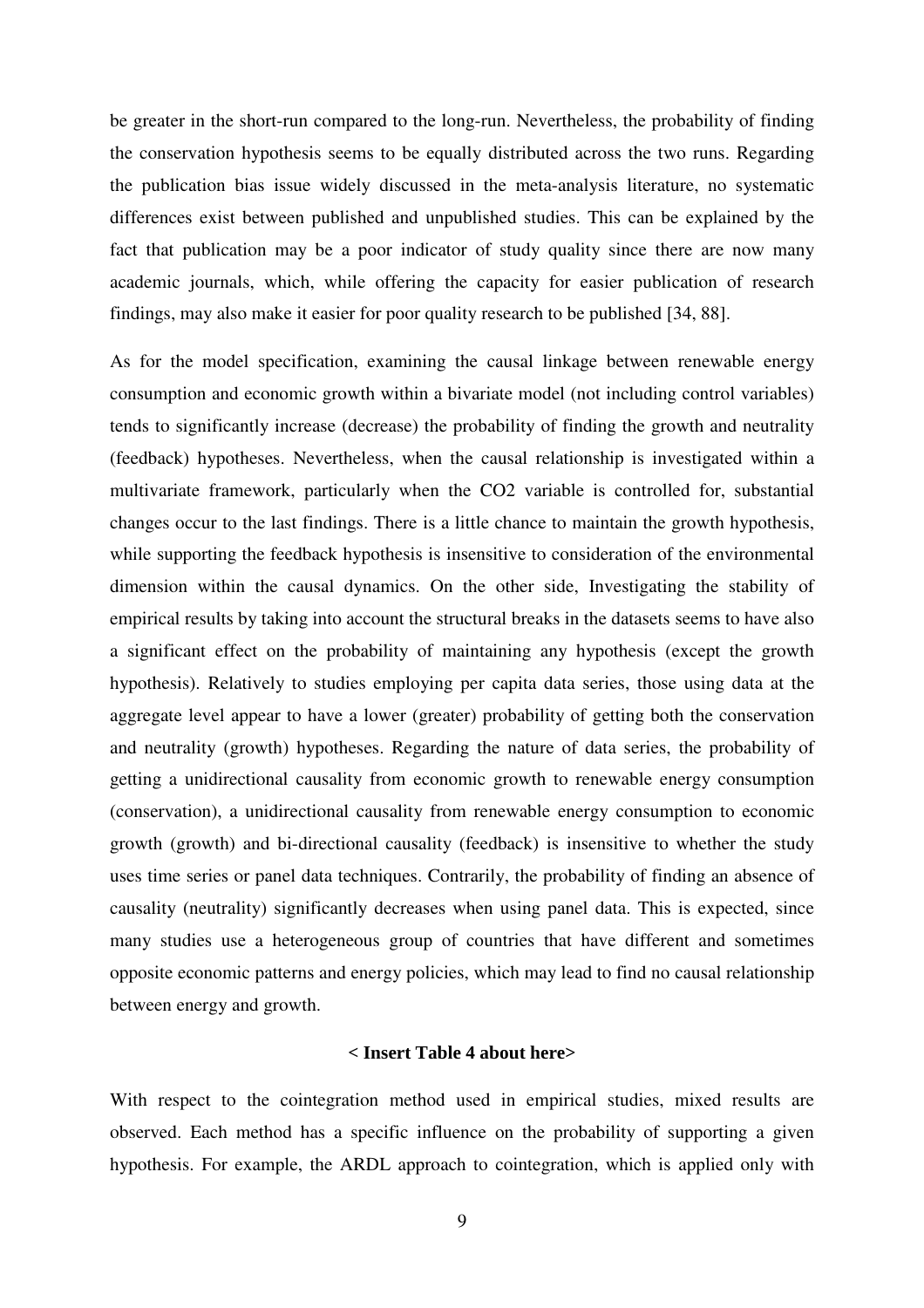time series data tends to significantly enhance the probability of obtaining bi-directional causality between renewable energy consumption and economic growth, but it would lower the chance to get an absence of causal flow. By Contrast, the Pedroni method, which belongs to the fourth generation studies that used panel approach to cointegration, presents opposite results to those of ARDL method. Moreover, it significantly reduces the probability of supporting the growth hypothesis.

Turning to the causality analysis, some common outcomes are observed across causality tests. The Granger, Toda-Yamamotou or Hatemi-J causality tests are found to have a negative and statistically significant effect on the probability to find a bidirectional causal relationship between renewable energy consumption and economic growth. Furthermore, employing the Toda-Yamamotou or Hatemi-J causality test appears to increase the chance to support the growth and neutrality hypotheses. Finally, the conservation hypothesis is significantly determined only when the Toda-Yamamotou causality test is implemented.

Interesting findings are obtained with regard to the development level of country(ies) on which the study was conducted. Compared to the omitted category (i.e., studies conducted on a mixture of developed and developing countries), studies undertaken on a developed or developing country (or group of countries) separately have a lower (greater) probability to show the neutrality or feedback (growth) hypotheses. Furthermore, studies performed on a developing country(ies) reduces the chance to support the conservation hypothesis. These results are of great importance for researchers who combine heterogeneous countries within a single panel framework. Obviously, accurate results are eligible to be obtained when differentiating among developed and developed countries and then establishing the necessary comparison.

#### **4. Conclusions**

The causal relationship between (renewable) energy consumption and economic growth has led to supporting 4 hypotheses, namely the feedback, conservation, growth and neutrality hypothesis. On the other hand, the empirical literature on the subject reports controversial findings regarding these hypotheses. That is, based on the meta-analysis approach, the current study identified the key factors that may explain the variation in outcomes. An exhaustive literature research has allowed collecting 40 empirical studies, providing a total of 153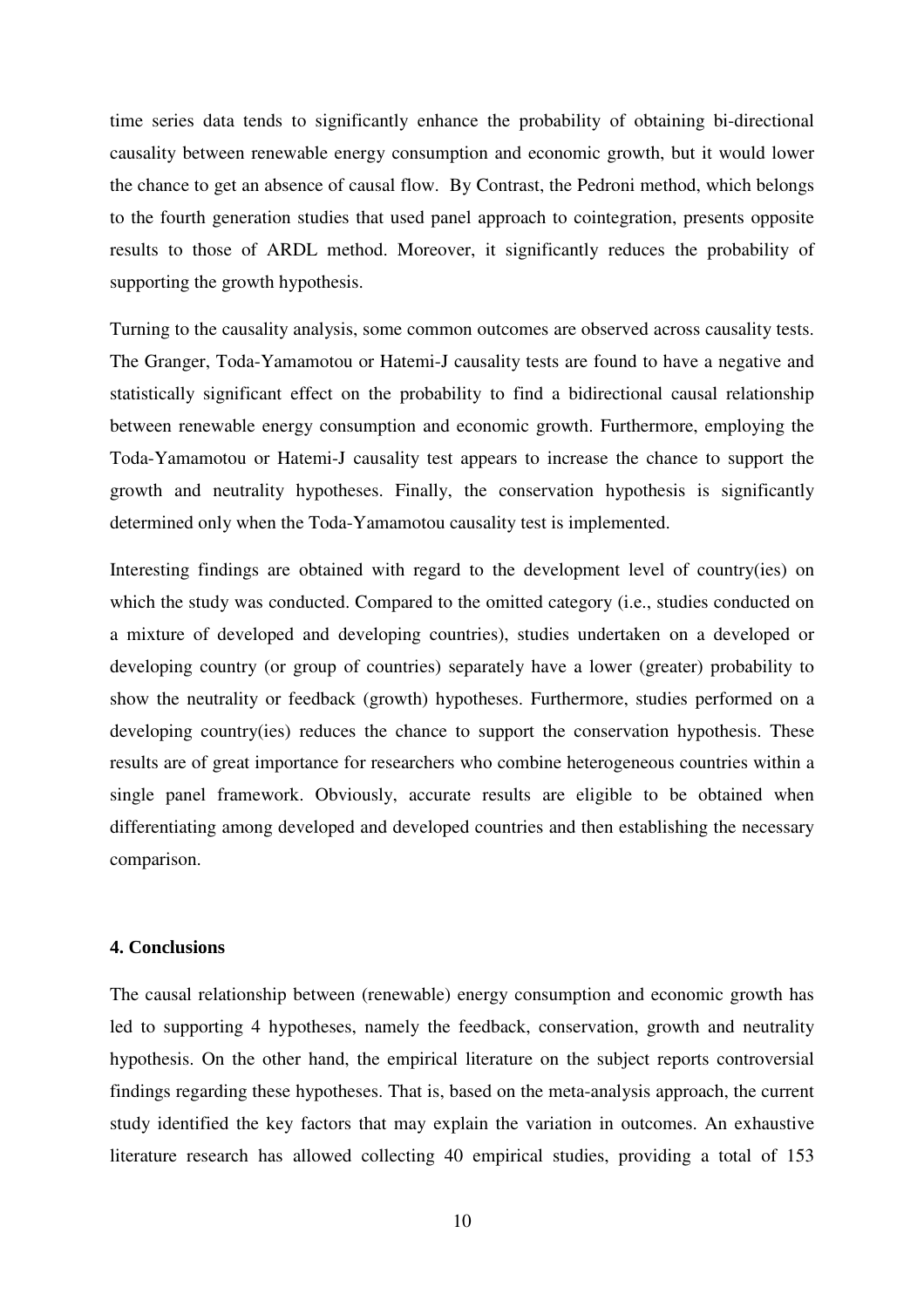observations and various characteristics to be used as moderator variables in the metaregression stage. This meta-analysis makes two main characteristics. On the one hand, this is the first meta-analysis conducted on the renewable energy consumption-economic growth nexus. Second, it is based on a large set of moderator variables when compared to the earlier meta-analyses [31, 41-43] performed on the (non-renewable) energy-growth nexus.

From the meta-regression analysis, the following main results are obtained and are useful either for the researcher as well as for policy makers. The direction of causality between renewable energy consumption and economic growth significantly differs across the shortand long-run. That is, for decision-makers, policy instruments to be implemented in the shortrun may be inadequate in the long-run. Grouping developed and developing countries within a single study may not provide accurate conclusions and therefore leads to distortions in delivering policy recommendations. The comprehensive analysis shows also the role of model specification and data characteristics in the final outcome of empirical studies. Particularly, using bivariate versus multivariate models, aggregate versus per capita data and time series versus panel data has significant influence on the supported hypothesis. Further, the growing widely used procedure of controlling for the structural break in the data appears to significantly affect the causality direction between renewable energy and economic growth. Finally, and most importantly, estimation techniques, resided in the cointegration methods and causality tests, confirm its significant influence on the causality nexus. This confirms the previous statements that methodological variations still among the key factors explaining the controversial outcomes in the causal relationship between energy consumption and economic growth [1, 89, 90].

Despite the causal dynamics between renewable energy consumption and economic growth is a recent area of research, an exponential and continuous empirical literature has emerged over the last few years. The present study constitutes a comprehensive synthesis of the controversial findings. It provides interesting insights to policy makers and academics alike, by opening the way for future researches covering institutional, structural and methodological features.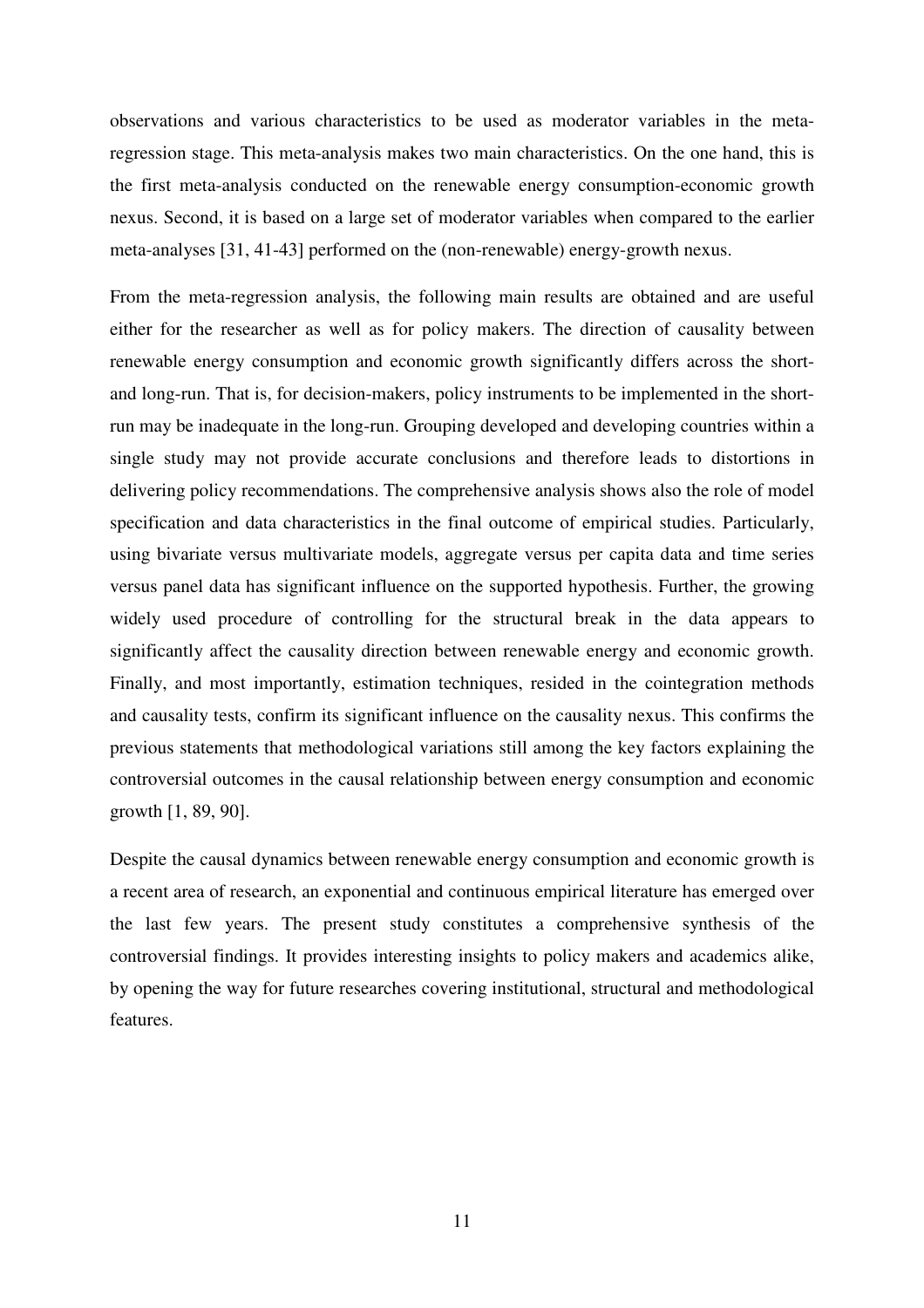#### **References**

- [1] Sebri M, Ben Salha O. On the causal dynamics between economic growth, renewable energy consumption, CO2 emissions and trade openness: Fresh evidence from BRICS countries. Unpublished results.
- [2] Littell JH, Corcoran J, Pillai V. Systematic Reviews and Meta-analysis. New York: Oxford University Press ; 2008.
- [3] Glass GV. Primary, secondary, and meta-analysis of research. Educational Researcher 1976; 5: 3-8.
- [4] Hunter JE, Schmidt FL. Methods of meta-analysis: Correcting error and bias in research findings. London: Sage; 1990;
- [5] Waldorf B, Byun P. Meta-analysis of the impact of age structure on fertility. Journal of Population Economics 2005; 18: 15-40.
- [6] Shahbaz M, Zeshan M, Afza T. Is energy consumption effective to spur economic growth in Pakistan? New evidence from bounds test to level relationships and Granger causality tests. Economic Modelling 2012; 29: 2310-2319.
- [7] Ozturk I. A literature survey on energy-growth nexus. Energy Policy 2010; 38: 340-349.
- [8] Ocal O, Aslan A. Renewable energy consumption-economic growth nexus in Turkey. Renewable and Sustainable Energy Reviews 2013 ; 28 : 494-9.
- [9] Tugcu CT, Ozturk I, Aslan A. Renewable and non-renewable energy consumption and economic growth relationship revisited: evidence from G7 countries. Energy Economics 2012 ; 34 : 1942-50.
- [10] Stanley TD, Jarrell SB. Meta-regression analysis: a quantitative method of literature surveys. Journal of Economic Surveys 1989; 19: 161-170.
- [11] Walsh RG, Johnson DM, McKean JR. Issues in nonmarket valuation and policy applications: A retrospective glance. Western journal of Agricultural Economics 1989; 14: 178-188.
- [12] Walsh RG, Johnson DM, McKean JR. Nonmarket values from two decades of research on recreation demand. In: Link A. and Smith VK editors, Advances in applied microeconomics, Greenwich: JAI Press 1990 p. 167-193.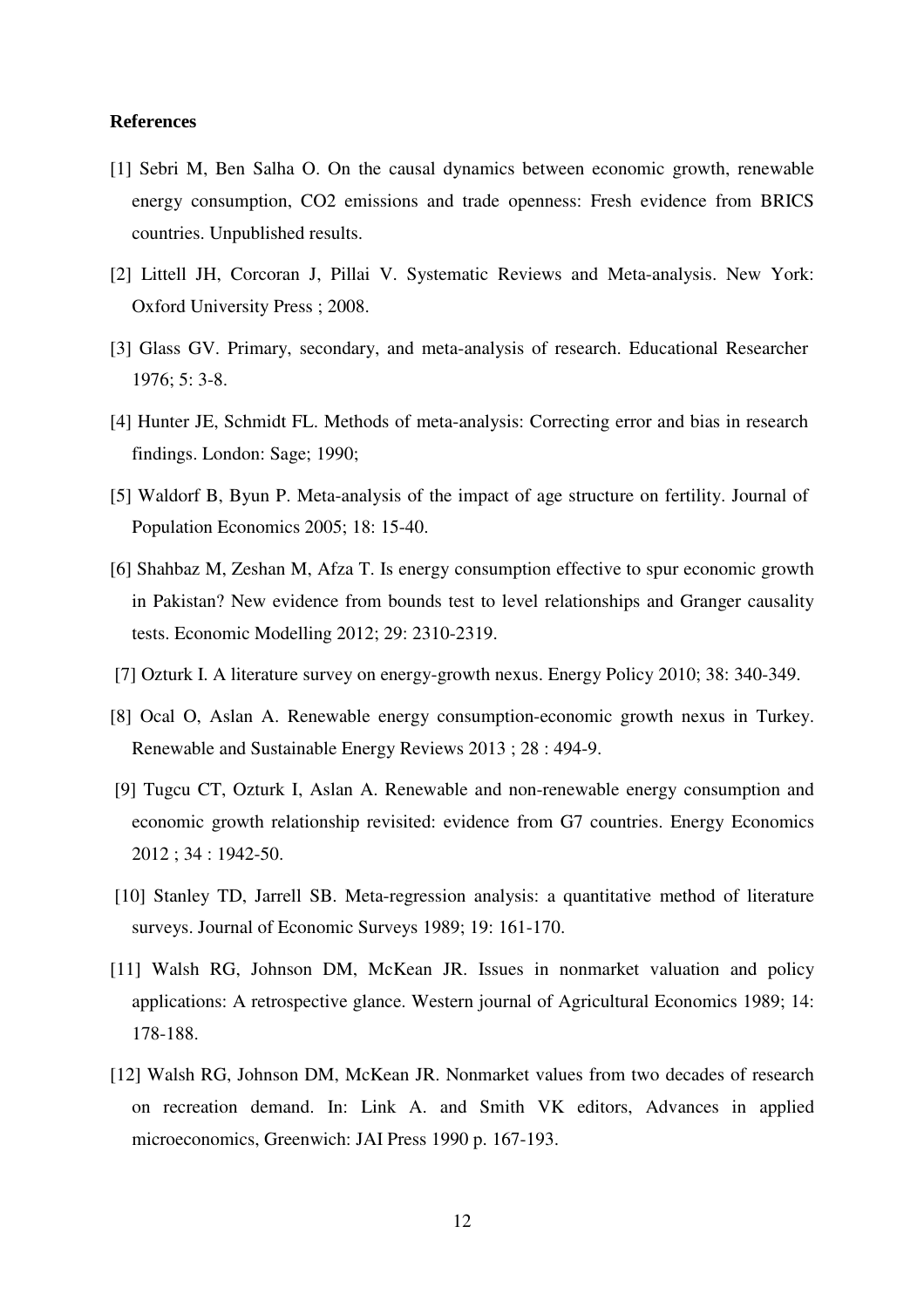- [13] Jarrell SB, Stanley TD. A meta-analysis of the union-nonunion wage gap. Industrial and Labor Relation Review 1990; 44: 54-67.
- [14] Smith VK, Kaoru Y. What have we learned since Hotelling's letter? A meta-analysis. Economics Letters 1990; 32: 267-272.
- [15] Smith VK, Kaoru Y. Signals or noise? Explaining the variation in recreation benefit estimates. American Journal of Agricultural Economics 1990; 72: 419-433.
- [16] Card D, Krueger AB. Time-Series Minimum-Wage Studies: A Meta-Analysis. American Economic Review 1995; 85: 238-243.
- [17] Ashenfelter O, Harmon C, Oosterbeek H. A review of estimates of the schooling/earnings relationship, with tests for publication bias. Labour Economics 1999; 6: 453-470.
- [18] Card D, Kluve J, Weber A. Active Labour Market Policy Evaluations: A Meta-Analysis. The Economic Journal 2010; 120: F452-F477.
- [19] Nijkamp P, Poot J. Meta-analysis of the effect of fiscal policies on long-run growth. European Journal of Political Economy 2004; 20: 91-124.
- [20] Button KJ, Kerr J. The effectiveness of traffic restraint policies, A simple metaregression model. International Journal of Transport Economics 1996; 23: 213-225.
- [21] Wardman M. A review of British evidence on time and service quality valuations. Transportation Research, Part E: Logistics and Transportation Review 2001; 37: 107-128.
- [22] Holmgren J. Meta-analysis of public transport demand. Transportation Research Part A: Policy and Practice 2007; 41: 1021-1035.
- [23] Castillo-Manzano JI, Castro-Nuño M. Driving licenses based on points systems: Efficient road safety strategy or latest fashion in global transport policy? A worldwide meta-analysis. Transport Policy 2012; 21: 191-201.
- [24] Verlegh PWJ, Steenkamp JBEM. A review and meta-analysis of country-of-origin research. Journal of Economic Psychology 1999; 20: 521-546.
- [25] Arts JWC, Frambach RT, Bijmolt THA. Generalizations on consumer innovation adoption: A meta-analysis on drivers of intention and behavior. International Journal of Research in Marketing 2011; 28: 134-144.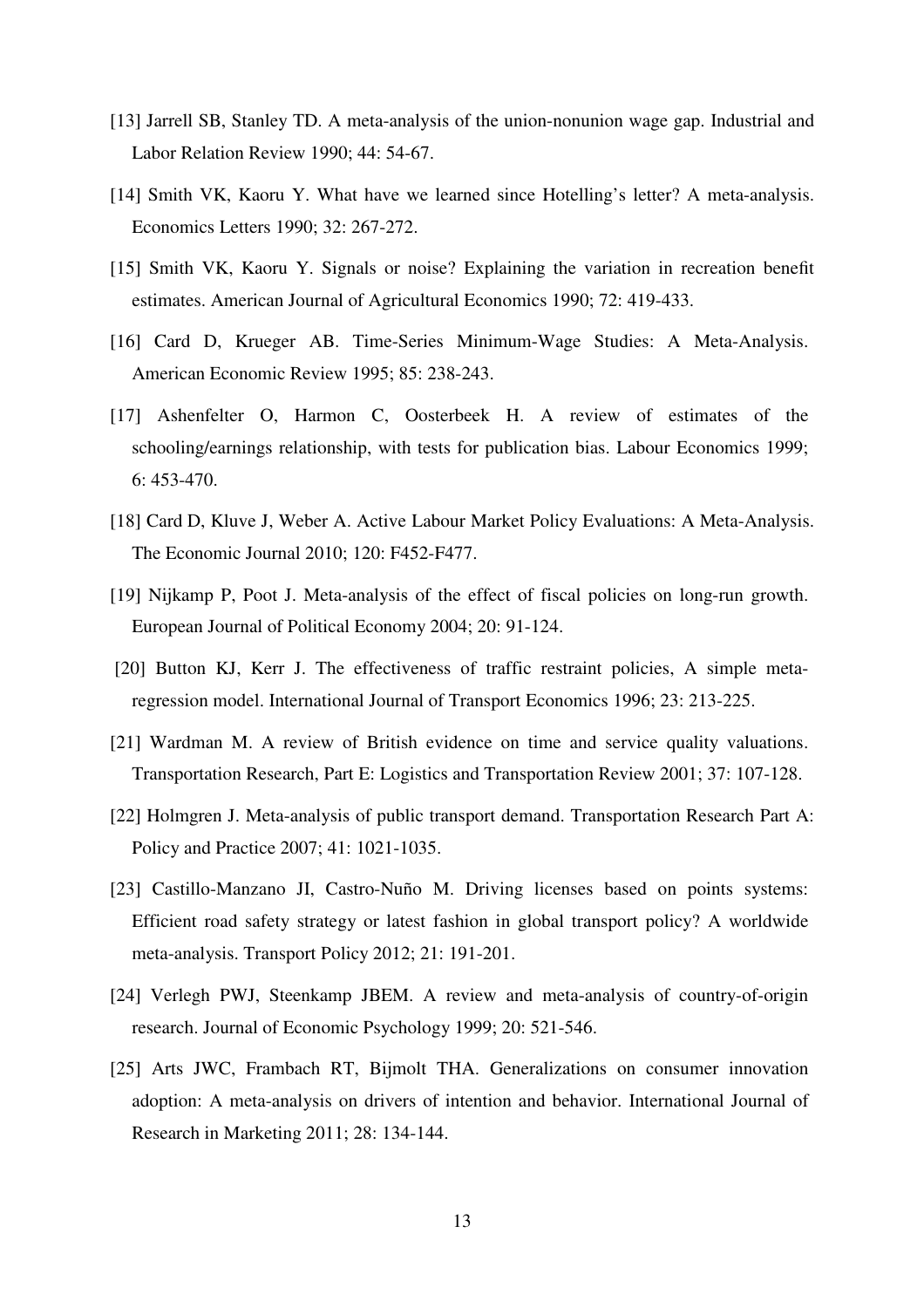- [26] Abreu M, de Groot HLF, Florax RJGM. A meta-analysis of β-convergence: the legendary 2%. Journal of Economic Surveys 2005; 19: 389-420.
- [27] Nelson JP, Kennedy PE. The Use (and Abuse) of Meta-Analysis in Environmental and Natural Resource Economics: An Assessment. Environmental and Resource Economics 2009; 42: 345-377.
- [28] Loomis JB, White DS. Economic benefits of rare and endangered species: summary and meta-Analysis. Ecological Economics 1996; 18: 197-206.
- [29] Cavlovic TA, Baker KH, Berrens RP, Gawande K. A meta-analysis of environmental Kuznets curve studies. Agricultural and Resource Economic Review 2000; 29: 32-42.
- [30] Li H, Cavlovic TA, Berrens RP. Economic growth and environmental quality: a metaanalysis of environmental Kuznets curve studies. Economics Bulletin 2007; 17: 1-11.
- [31] Chen PY, Chen ST, Chen CC. Energy consumption and economic growth-New evidence from meta-analysis. Energy Policy 2012; 44: 245-255.
- [32] Espey M, Espey J, Shaw WD. Price elasticity of residential demand for water: a Metaanalysis. Water Resources Research 1997; 33: 1369-1374.
- [33] Dalhuisen JM, Florax RJGM, de Groot H, Nijkamp P. Price and income elasticities of residential water demand: a Meta analysis. Land Economics 2003; 79: 292-308.
- [34] Sebri M. A meta-analysis of residential water demand studies. Environment, Development and Sustainability, In press.
- [35] van Houtven G, Powers J, Pattanayak SK. Valuing water quality improvements in the United States using meta-analysis: is the glass half-full or half-empty for national policy analysis. Resource and Energy Economics 2007; 29: 206-228.
- [36] van Kooten GC, Eagle AJ, Manley J, Smolak T. How costly are carbon offsets? A metaanalysis of carbon forest sinks. Environmental Science & Policy 2004; 7: 239-251.
- [37] Dale M. Meta-analysis of non-renewable energy resource estimates. Energy Policy 2012; 43: 102-122.
- [38] Aguilera E, Lassaletta L, Gattingerd A, Gimeno BS. Managing soil carbon for climate change mitigation and adaptation in Mediterranean cropping systems: A meta-analysis. Agriculture, Ecosystems & Environment 2013; 168: 25-36.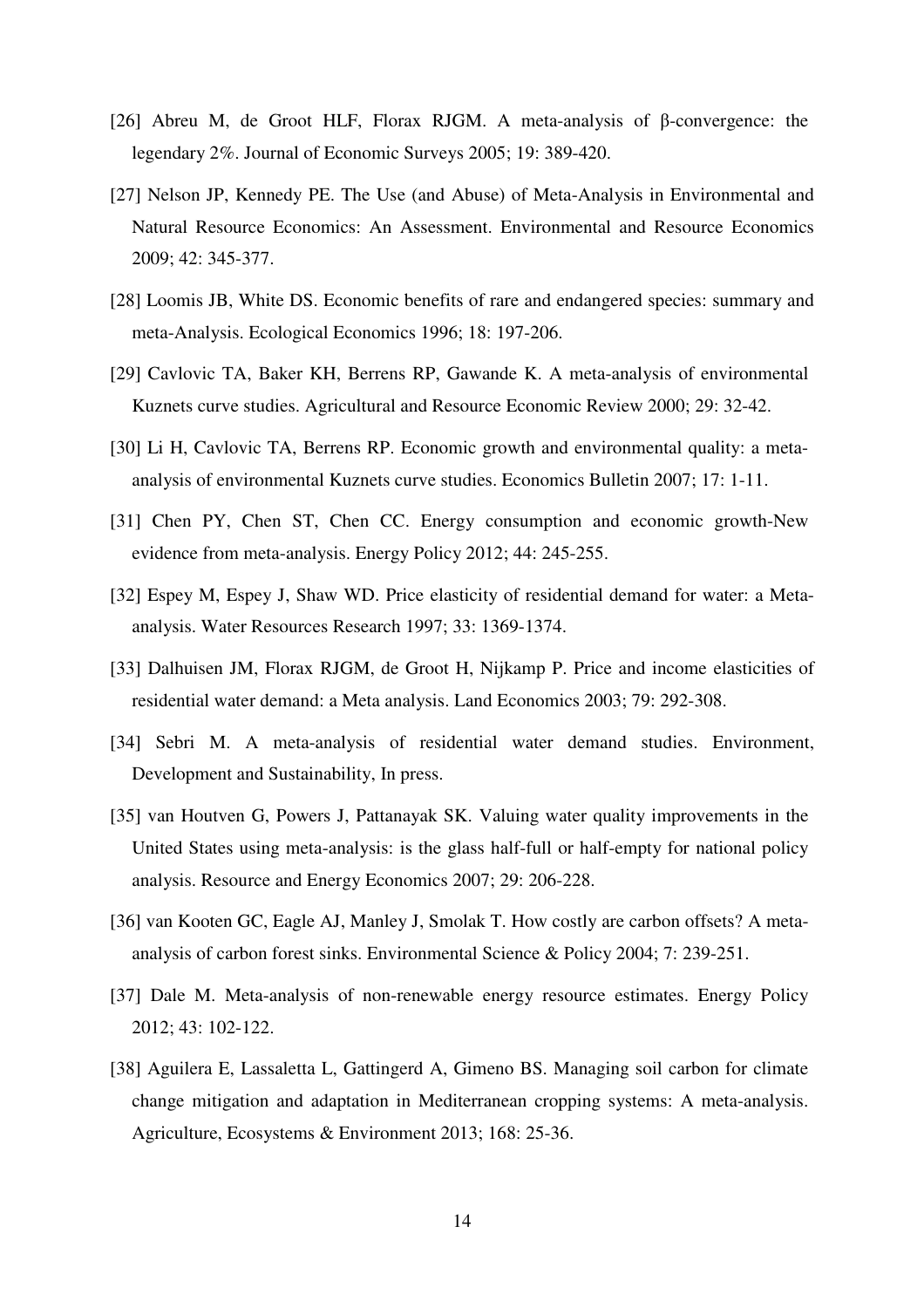- [39] Álvaro-Fuentes J, Easterb M, Paustian K. Climate change effects on organic carbon storage in agricultural soils of northeastern Spain. Agriculture, Ecosystems & Environment 2012; 155: 87-94.
- [40] de Beenhouwer M, Aerts R, Honnay O. A global meta-analysis of the biodiversity and ecosystem service benefits of coffee and cacao agroforestry. Agriculture, Ecosystems & Environment 2013; 175: 1-7.
- [41] Menegaki AN. On energy consumption and GDP studies; A meta-analysis of the last two decades. Renewable and Sustainable Energy Reviews 2014 ; 29 : 31-36.
- [42] Kalimeris P, Richardson C, Bithas K. A meta-analysis investigation of the direction of the energy-GDP causal relationship: implications for the growth-degrowth dialogue. Cleaner Production, In press.
- [43] Bruns SB, Gross C, Stern DI. Is there really granger causality between energy use and output ? The Energy Journal, In press.
- [44] Chien T, Hu JL. Renewable energy: An efficient mechanism to improve GDP. Energy Policy 2008 ; 36 : 3045-3052.
- [45] Sadorsky P. Modeling Renewable Energy Consumption for a Greener Global Economy. In : EG, Carayannis editors. Planet Earth 2011-Global Warming Challenges and Opportunities for Policy and Practice*,* Rijeka : Intech, p. 508-524.
- [46] Tiwari AK. Comparative performance of renewable and nonrenewable energy source on economic growth and CO2 emissions of Europe and Eurasian countries: A PVAR approach. Economics Bulletin 2011 ; 33 : 2356-2372.
- [47] Al-Mulali U, Fereidouni HG, Lee JY, Sab CNBC. Examining the bi-directional long run relationship between renewable energy consumption and GDP growth. Renewable and Sustainable Energy Reviews 2013 ; 22: 209-222.
- [48] Al-Mulali U, Fereidouni HG, Lee JYM. Electricity consumption from renewable and non-renewable sources and economic growth: Evidence from Latin American countries. Renewable and Sustainable Energy Reviews 2014 ; 30 : 290-298
- [49] Apergis N, Payne JE. Renewable energy consumption and economic growth: evidence from a panel of OECD countries. Energy policy 2010a ; 38 : 656-60.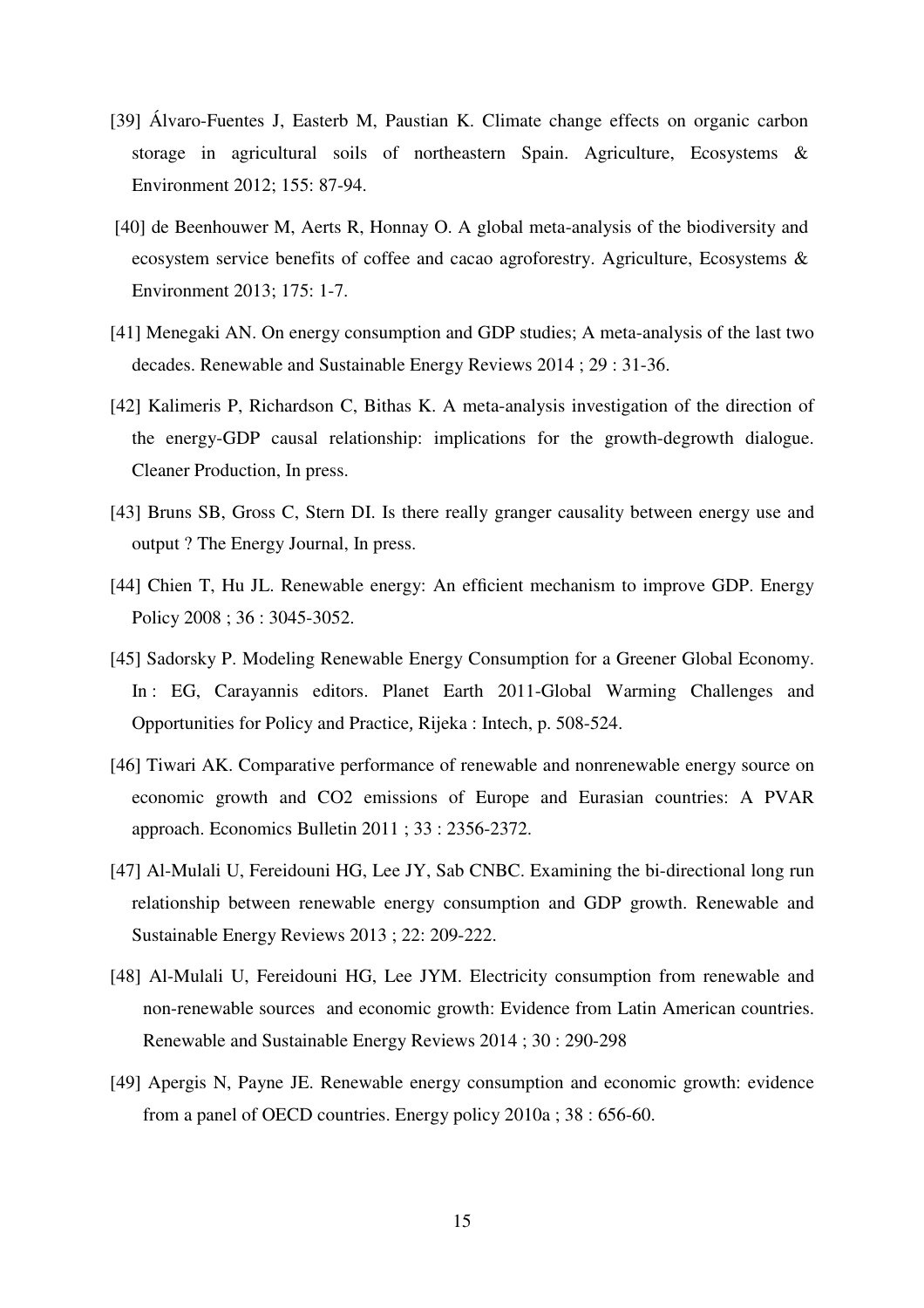- [50] Apergis N, Payne JE. Renewable energy consumption and growth in Eurasia. Energy Economics 2010b ; 32 : 1392-7.
- [51] Apergis N, Payne JE. The renewable energy consumption-growth nexus in Central America. Applied Energy 2011a ; 88 : 343-7.
- [52] Apergis N, Payne JE. On the causal dynamics between renewable and non-renewable energy consumption and economic growth in developed and developing countries. Energy System 2011b ; 2 : 299-312.
- [53] Apergis N, Payne JE. Renewable and non-renewable energy consumption-growth nexus: evidence from a panel error correction model. Energy Economics 2012 ; 34 : 733-8.
- [54] Apergis N, Payne JE, Menyah K, Wolde-Rufael Y. On the causal dynamics between emissions, nuclear energy, renewable energy and economic growth. Ecological Economics 2010 ; 69 : 2255-60.
- [55] Bayraktutan Y, Yilgor M, Usak S. Renewable Electricity Generation and Economic Growth: Panel-Data Analysis for OECD Members. International Research Journal of Finance and Economics 2011 ; 66 : 59-66.
- [56] Behname M. La consommation d'energie renouvelable et la croissance economique dans l'europe de l'ouest. Romanian Journal of Economics 2012 ; 2 : 160-171.
- [57] Behname M. Renewable energy and gross domestic product in the South of Europe. G&DR 2013 ; 9 : 141-153.
- [58] Ben Aïssa MS, Ben Jebli M, Ben Youssef S. Output, renewable energy consumption and trade in Africa. Energy Policy, In press.
- [59] Ben Jebli M, Ben Youssef S. Combustible renewables and waste consumption, exports and economic growth: Evidence from panel for selected MENA countries. Unpublished results.
- [60] Ben Jebli M, Ben Youssef S. Output, renewable and non-renewable energy consumption and international trade: Evidence from a panel of 69 countries. Unpublished results.
- [61] Ben Salha O, Sebri M. A multivariate analysis of the causal flow between renewable energy consumption and GDP in Tunisia. Unpublished results.
- [62] Bildirici ME. Economic growth and biomass energy. Biomass and Bioenergy 2013 ; 50 : 19-24.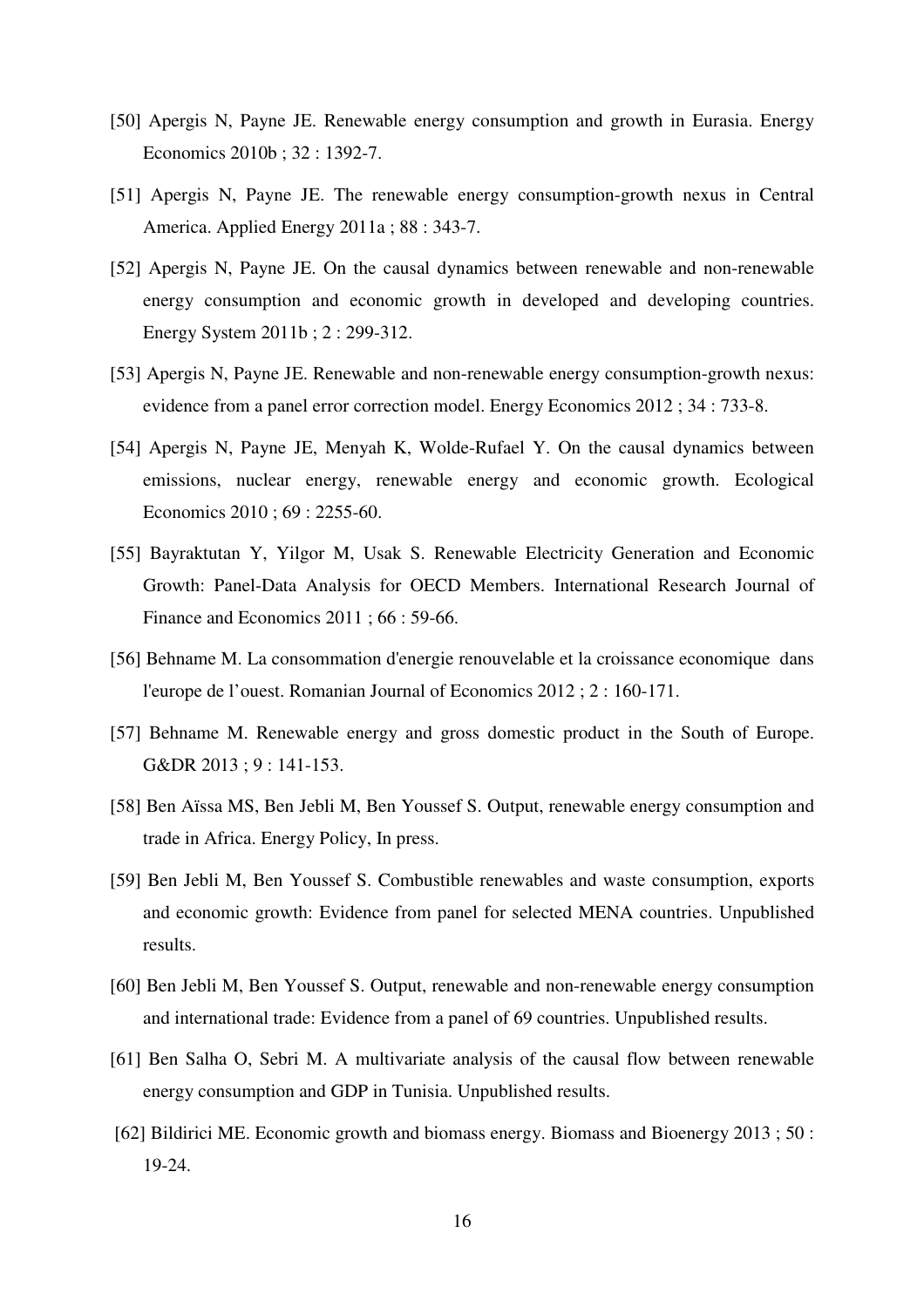- [63] Bobinaite V, Juozapaviciene A, Konstantinaviciute I. Assessment of Causality Relationship between Renewable Energy Consumption and Economic Growth in Lithuania. Inzinerine Ekonomika-Engineering Economics 2011 ; 22 : 510-518
- [64] Bowden N, Payne JE. Sectoral analysis of the causal relationship between renewable and non-renewable energy consumption and real output in the US. Energy Sources, Part B 2010 ; 5: 400-408.
- [65] Coban O, Yorgancılar FN. Relationship Between Renewable Energy Consumption And Sustainable Economic Growth: The Case Of Turkey. Unpublished results.
- [66] Farhani S. Renewable energy consumption, economic growth and co2 emissions: evidence from selected mena countries. Energy Economics Letters 2013 ; 1 : 24-41.
- [67] Lin HP. Renewable Energy Consumption and Economic Growth in Nine OECD Countries: Bounds Test Approach and Causality Analysis. The Scientific World Journal 2013 ; 1 : 1-6.
- [68] Lin HP, Yeh LT, Chien SC. Renewable Energy Distribution and Economic growth in the U.S. International Journal of Green Energy 2013 ; 10: 754-762.
- [69] Kula F. The Long-run Relationship Between RenewableElectricity Consumption and GDP: Evidence From Panel Data. Energy Sources, Part B 2013 ; 9: 156-160.
- [70] Kulionis V. The relationship between renewable energy consumption, CO2 emissions and economic growth in Denmark. Unpublished results.
- [71] Menegaki AN. Growth and renewable energy in Europe: a random effect model with evidence for neutrality hypothesis. Energy Economics 2011 ; 33 : 257-63.
- [72] Menyah K, Wolde-Rufael Y. CO2 emissions, nuclear energy, renewable energy and economic growth in the U.S. Energy Policy 2010 ; 38 : 2911-5.
- [73] Mumtaz R et al. Modeling the causal relationship between energy and growth factors: Journey towards sustainable development. Renewable Energy 2014 ; 63 : 353-365.
- [74] Pao H-T, Fu H-C. Renewable energy, non-renewable energy and economic growth in Brazil. Renewable and Sustainable Energy Reviews 2013a ; 25 : 381-92.
- [75] Pao H-T, Fu H-C. The causal relationship between energy resources and economic growth in Brazil. Energy Policy 2013b ; 61 : 793-801.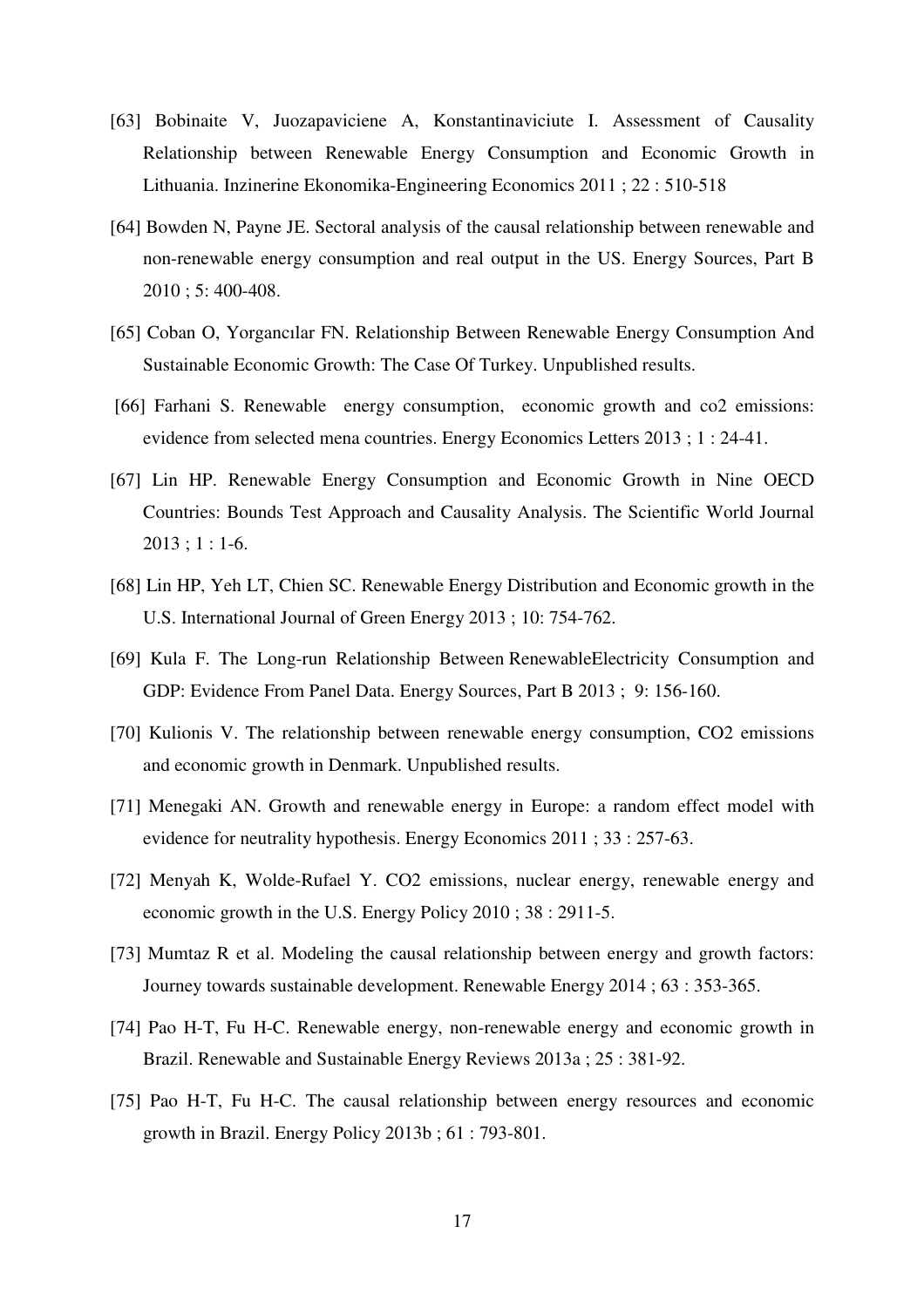- [76] Sadorsky P. Renewable energy consumption, CO2 emissions and oil prices in the G7 countries. Energy Economics 2009a ; 3 : 456-62.
- [77] Sadorsky P. Renewable energy consumption and income in emerging economies. Energy Policy 2009b ; 37 : 4021-8.
- [78] Sarac S, Yildirim E. A Reexamination Of Causal Nexus Between Economic Growth And Renewable Enegy Consumption For Us: Further Evidence From Bootstrap-Corrected Causality Test. Unpublished results.
- [79] Shafieh S, Salim RA, Cabalu H. The nexus between energy consumption and economic growth in oecd countries: a decomposition analysis. Unpublished results.
- [80] Shahbaz M, Hye Qazi MA, Muhammad Z. Is Renewable Energy Consumption E ective to Promote Economic Growth in Pakistan: Evidence from Bounds Testing and Rolling Window Approach. Unpublished results.
- [81] Tsou YC, Huang BN. Oil price, Nuclear energy, Renewable energy, and Economic growth Unpublished results.
- [82] Vaona A. 2010. Granger non-causality tests between (non)renewable energy consumption and output in Italy since 1861: the (ir)relevance of structural breaks. Unpublished results.
- [83] Yildirim E, Sarac S, Aslan A. Energy consumption and economic growth in the USA: Evidence from renewable energy. Renewable and Sustainable Energy Reviews 2012 ; 16 : 6770-4.
- [84] Hatemi-J A. Asymmetric causality tests with an application. Empirical Economics 2012 ; 43 : 447-56.
- [85] Greene WH. Econometric Analysis, 5 ed., New Jersey : Upper Saddle River ; 2002.
- [86] Stanley TD, Doucouliagos H. Meta-Regression Analysis in Economics and Business. Routledge; 2012.
- [87] Stanley TD, Doucouliagos H. Neither Fixed nor Random: Weighted Least Squares Meta-Analysis. Unpublished results.
- [88] van den Bergh JC, Button KJ. Meta-analysis of Environmental Issues in Regional, Urban and Transport Economics, Urban Studies 1997; 34: 927-944.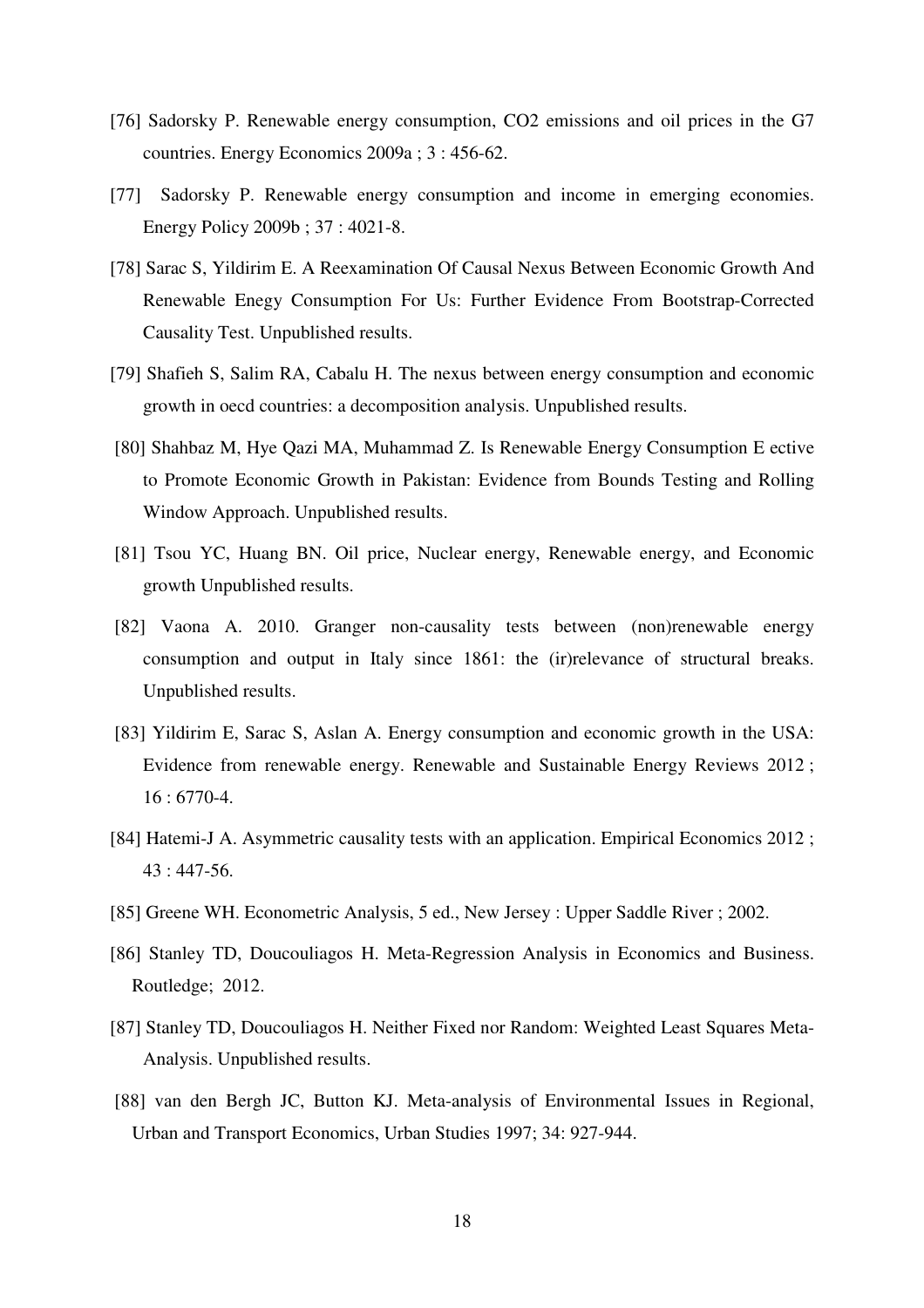- [89] Sebri M, Abid M. Energy use for economic growth: A trivariate analysis from Tunisian agriculture sector. Energy Policy 2012 ; 48: 711-716.
- [90] Masih AMM, Masih R. On the temporal relationship between energy consumption, real income and prices: some new evidence from Asian-energy dependent NICs based on a multivariate cointegration vector error-correction approach. Journal of Policy Modeling 1997; 19: 417-440.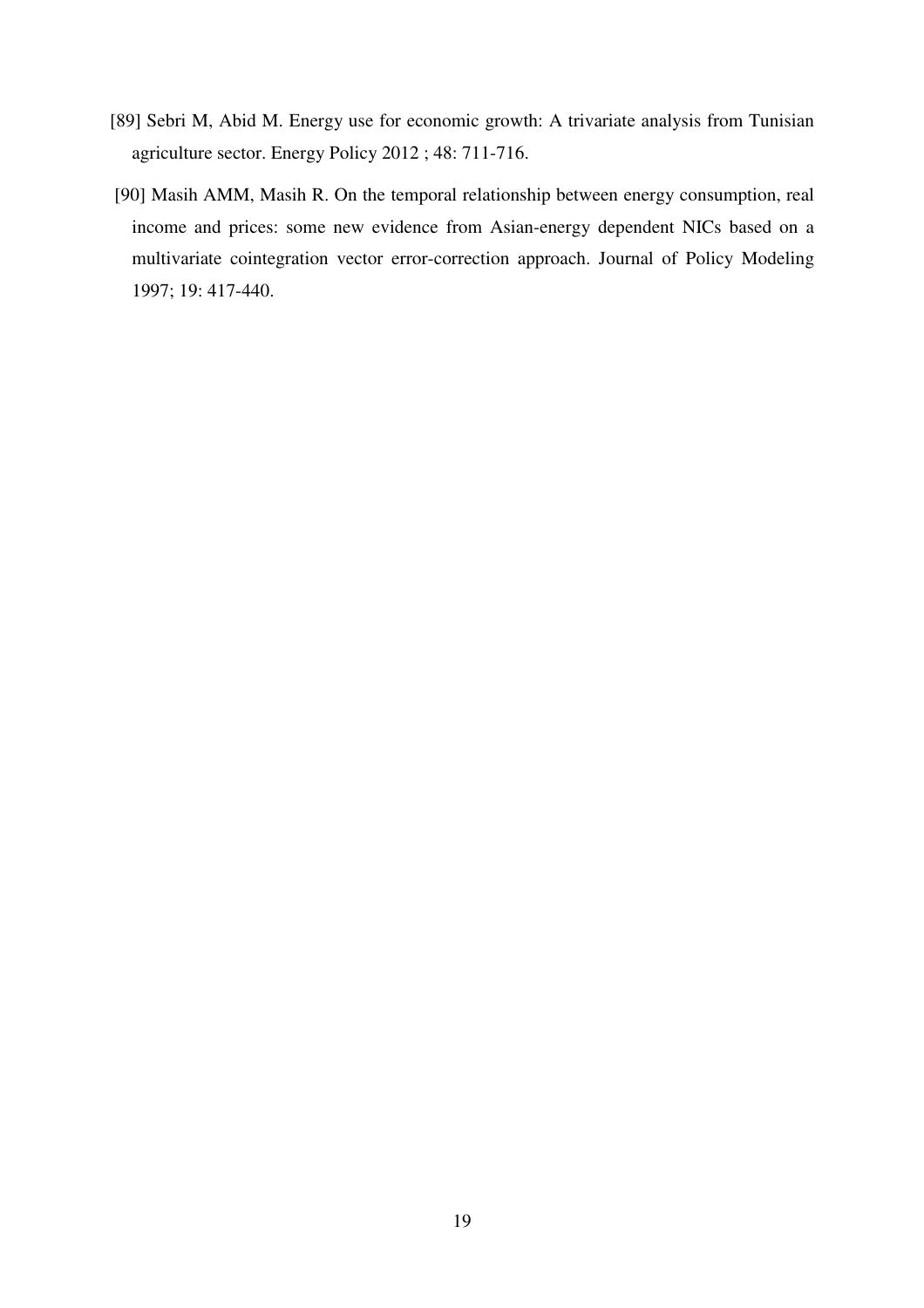### **Figure Captions**

Figure 1. Number of studies and observations per publication year

### **Figure 2.** Number of observations per hypothesis per publication year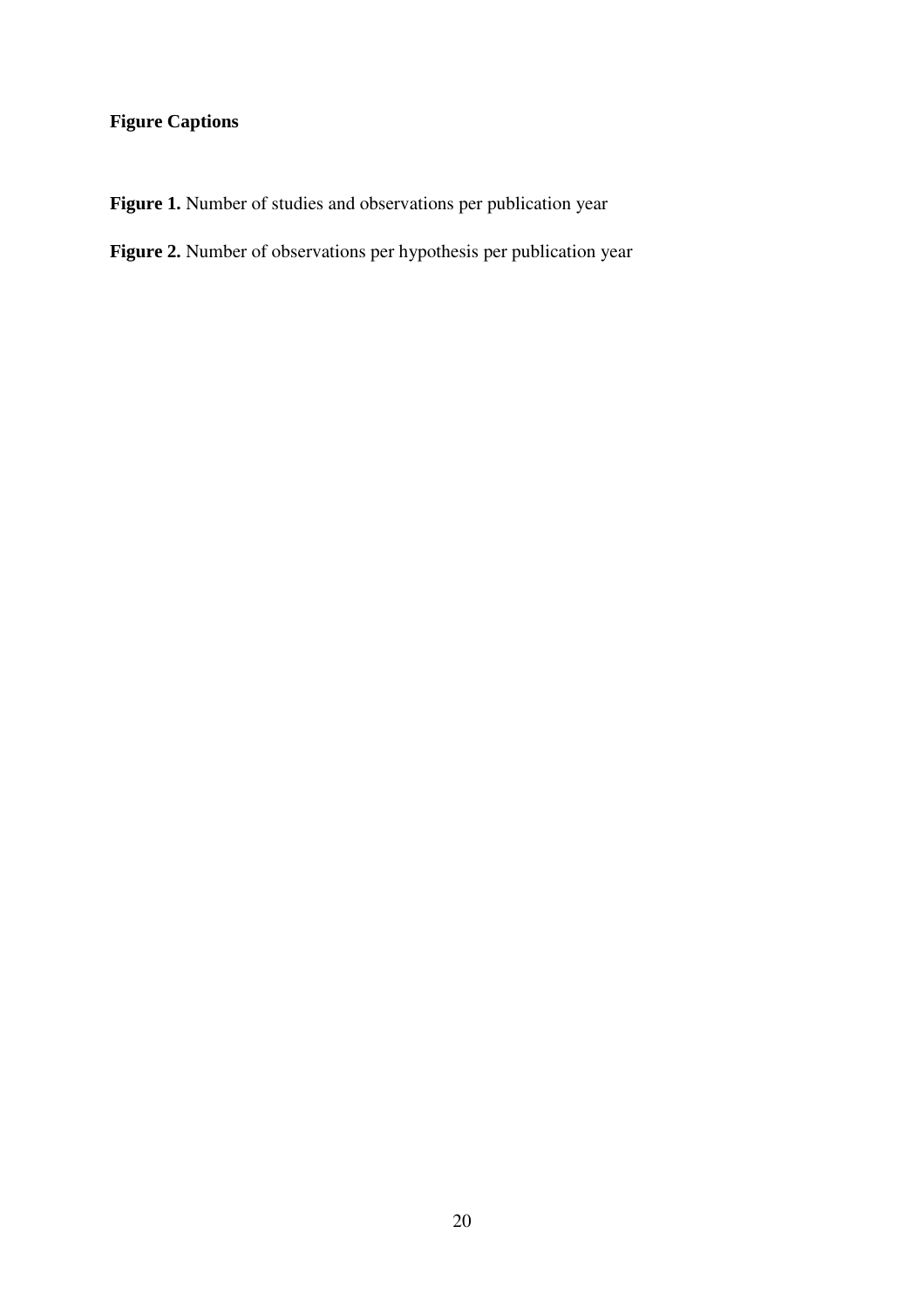

**Figure 1.** Number of studies and observations per publication year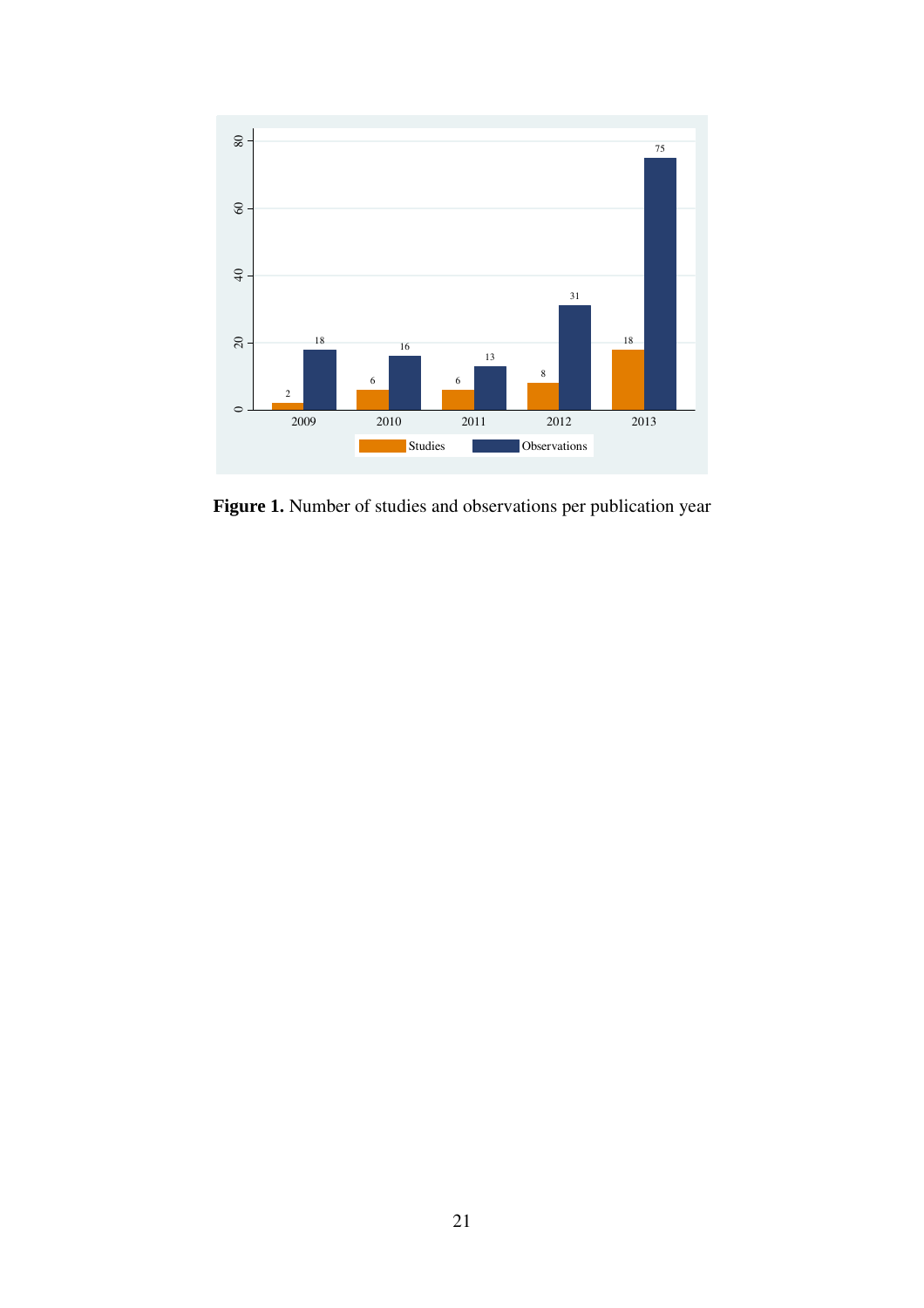

**Figure 2.** Number of observations per hypothesis per publication year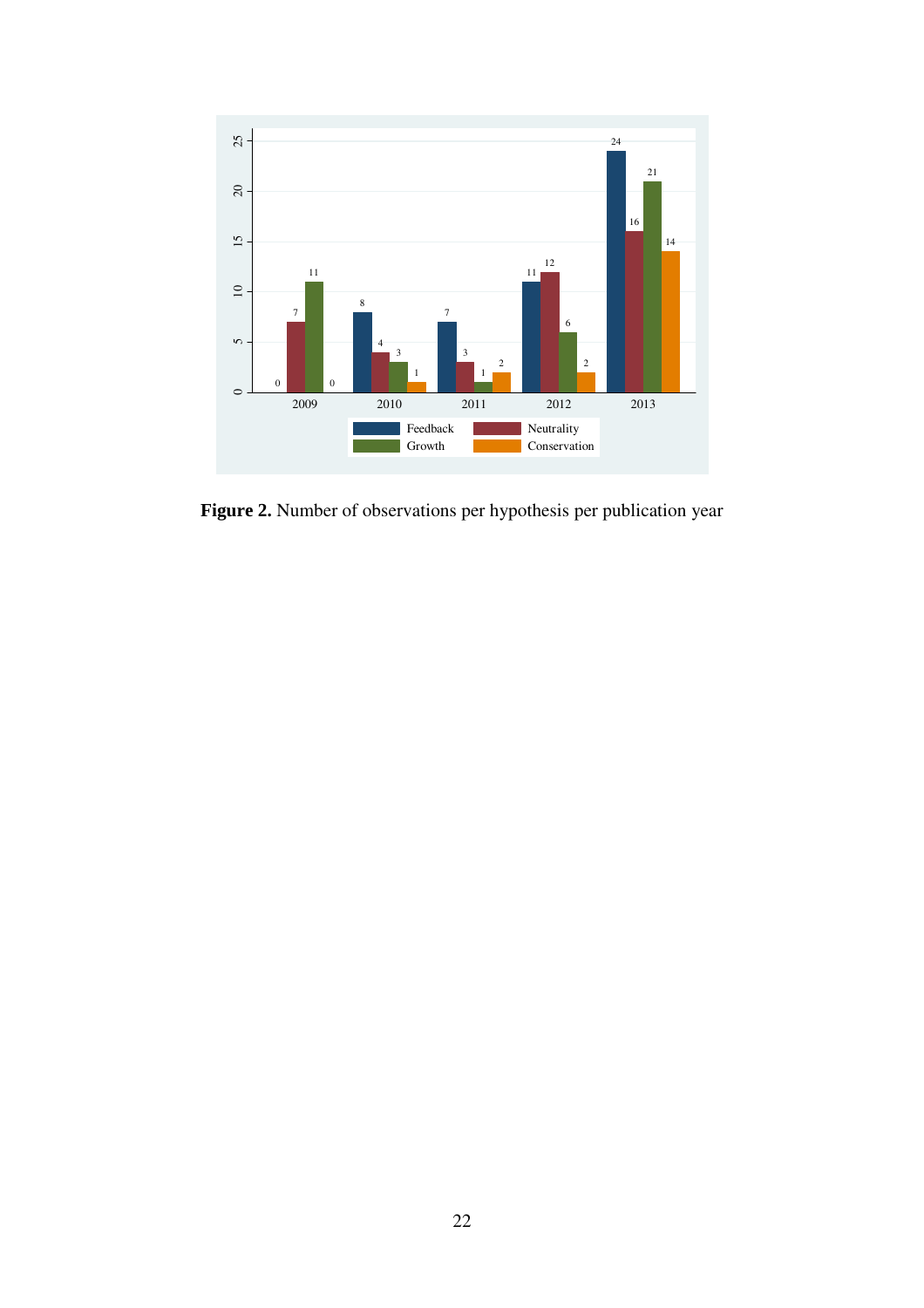| <b>Study</b>                   | <b>Number of observations</b> |                  |                   |                  |                |  |  |
|--------------------------------|-------------------------------|------------------|-------------------|------------------|----------------|--|--|
|                                | Conservation                  | Growth           | <b>Neutrality</b> | Feedback         | <b>Total</b>   |  |  |
| AL-Mulali et al. [48]          | $\theta$                      | $\Omega$         | $\Omega$          | $\overline{2}$   | $\overline{c}$ |  |  |
| Apergis and Payne [49]         | $\boldsymbol{0}$              | $\boldsymbol{0}$ | $\boldsymbol{0}$  | $\overline{4}$   | $\overline{4}$ |  |  |
| Apergis and Payne [50]         | $\boldsymbol{0}$              | $\Omega$         | $\boldsymbol{0}$  | $\overline{2}$   | $\overline{c}$ |  |  |
| Apergis and Payne [51]         | $\Omega$                      | $\Omega$         | $\theta$          | $\overline{2}$   | $\overline{2}$ |  |  |
| Apergis and Payne [52]         | $\overline{0}$                | $\theta$         | $\theta$          | $\overline{4}$   | $\overline{4}$ |  |  |
| Apergis and Payne [53]         | $\Omega$                      | $\theta$         | $\boldsymbol{0}$  | $\overline{2}$   | $\overline{2}$ |  |  |
| Apergis et al. [54]            | $\theta$                      | $\theta$         | $\theta$          | $\overline{2}$   | $\overline{c}$ |  |  |
| Bayraktutan et al. [55]        | $\boldsymbol{0}$              | $\mathbf{0}$     | $\boldsymbol{0}$  | $\mathbf{1}$     | $\mathbf{1}$   |  |  |
| Behname [56]                   | $\mathbf{0}$                  | $\mathbf{0}$     | $\boldsymbol{0}$  | $\overline{2}$   | $\overline{c}$ |  |  |
| Behname [57]                   | $\overline{0}$                | $\mathbf{0}$     | $\boldsymbol{0}$  | $\overline{2}$   | $\overline{2}$ |  |  |
| Ben Aissa et al. [58]          | $\theta$                      | $\overline{2}$   | $\overline{c}$    | $\theta$         | 4              |  |  |
| Ben jebli and Ben Youssef [59] | $\mathbf{1}$                  | $\boldsymbol{0}$ | $\mathbf{1}$      | $\boldsymbol{0}$ | $\overline{2}$ |  |  |
| Ben jebli and Ben Youssef [60] | $\mathbf{0}$                  | $\boldsymbol{0}$ | $\overline{2}$    | $\overline{2}$   | $\overline{4}$ |  |  |
| Ben Salha and Sebri [61]       | $\overline{0}$                | $\overline{0}$   | $\boldsymbol{0}$  | $\overline{4}$   | $\overline{4}$ |  |  |
| Bildirici [62]                 | $\theta$                      | 13               | $\boldsymbol{0}$  | $\overline{4}$   | 17             |  |  |
| Bobinaite et al. [63]          | $\overline{0}$                | 1                | 1                 | $\overline{0}$   | $\overline{2}$ |  |  |
| Bowden and Payne [64]          | $\overline{0}$                | 1                | $\overline{2}$    | $\overline{0}$   | $\overline{3}$ |  |  |
| Coban and Yorgancılar [65]     | $\overline{2}$                | $\overline{0}$   | $\mathbf{0}$      | $\overline{0}$   | $\overline{2}$ |  |  |
| Farhani [66]                   | 1                             | $\theta$         | 1                 | $\boldsymbol{0}$ | $\overline{c}$ |  |  |
| Huang-Pin [67]                 | 3                             | $\overline{2}$   | $\boldsymbol{0}$  | $\overline{0}$   | 5              |  |  |
| Huang-Pin et al. [68]          | $\overline{2}$                | $\theta$         | 3                 | $\overline{2}$   | $\overline{7}$ |  |  |
| Kula [69]                      | 1                             | $\mathbf{0}$     | $\mathbf{0}$      | $\overline{0}$   | $\mathbf{1}$   |  |  |
| Kulionis <sup>[70]</sup>       | $\theta$                      | $\theta$         | $\overline{2}$    | $\boldsymbol{0}$ | $\overline{c}$ |  |  |
| Menegaki [71]                  | $\mathbf{0}$                  | $\theta$         | $\overline{2}$    | $\overline{0}$   | $\overline{2}$ |  |  |
| Menyah and Wolde-Rufael [72]   | 1                             | $\theta$         | $\boldsymbol{0}$  | $\overline{0}$   | 1              |  |  |
| Mumtaz et al. [73]             | $\overline{0}$                | $\mathbf{0}$     | $\overline{2}$    | $\overline{0}$   | $\overline{2}$ |  |  |
| Ocal and Aslan [8]             | $\mathbf{1}$                  | $\theta$         | $\theta$          | $\boldsymbol{0}$ | 1              |  |  |
| Pao and Fu [74]                | $\mathbf{1}$                  | 1                | 1                 | 1                | $\overline{4}$ |  |  |
| Pao and Fu [75]                | 3                             | 3                | $\mathfrak{D}$    | $\Omega$         | $\overline{8}$ |  |  |
| Sadorsky [76]                  | $\overline{9}$                | $\mathbf{0}$     | $\overline{5}$    | $\mathbf{0}$     | 14             |  |  |
| Sadorsky [77]                  | $\overline{2}$                | $\theta$         | $\overline{2}$    | $\boldsymbol{0}$ | 4              |  |  |
| Sarac and Yildirim [78]        | $\boldsymbol{0}$              | $\mathbf{1}$     | $\boldsymbol{0}$  | $\boldsymbol{0}$ | 1              |  |  |
| Sebri and Ben Salha [1]        | $\mathbf{1}$                  | $\overline{0}$   | $\boldsymbol{0}$  | 5                | $\overline{6}$ |  |  |
| Shafieh and Cabalu [79]        | $\boldsymbol{0}$              | $\Omega$         | $\boldsymbol{0}$  | $\overline{2}$   | $\overline{2}$ |  |  |
| Shahbaz et al. [80]            | $\mathbf{0}$                  | $\Omega$         | $\mathbf{0}$      | $\overline{2}$   | $\overline{2}$ |  |  |
| Shahbaz et al. [6]             | $\overline{0}$                | $\theta$         | $\overline{0}$    | $\overline{2}$   | $\overline{2}$ |  |  |
| Tsou and Huang [81]            | $\overline{2}$                | $\overline{2}$   | 8                 | $\mathbf{1}$     | 13             |  |  |
| Tugcu et al. [9]               | $\mathbf{1}$                  | $\theta$         | $\overline{4}$    | $\overline{2}$   | $\tau$         |  |  |
| Vaona [82]                     | $\boldsymbol{0}$              | $\overline{c}$   | $\overline{c}$    | $\boldsymbol{0}$ | $\overline{4}$ |  |  |
| Yildirim et al. [83]           | $\overline{0}$                | $\overline{c}$   | $\boldsymbol{0}$  | $\overline{0}$   | $\overline{2}$ |  |  |

**Table 1.** Studies included in the meta-analysis.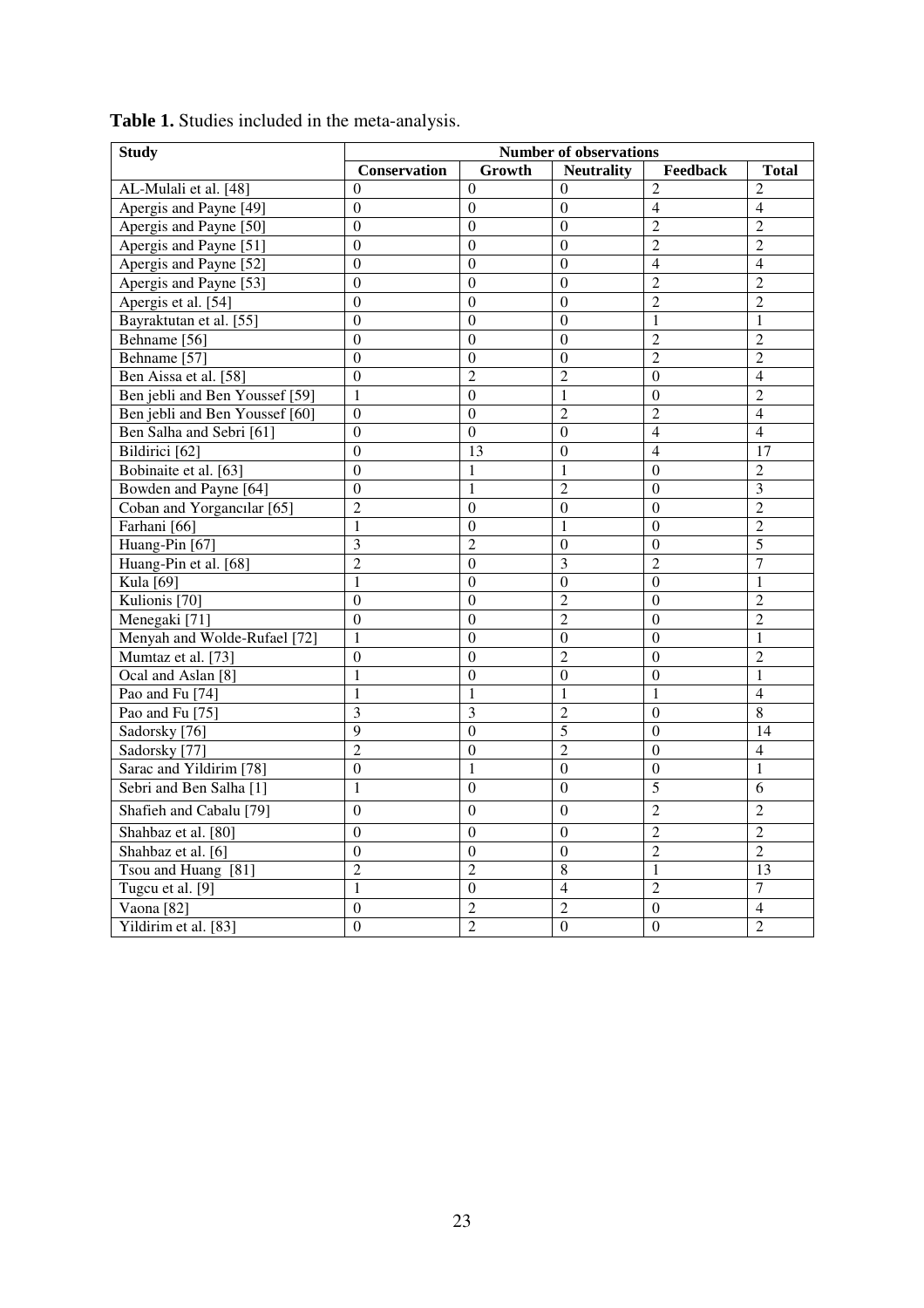| Variable                                | Description                                                                                                                                                                                           | Mean  | std. dev |
|-----------------------------------------|-------------------------------------------------------------------------------------------------------------------------------------------------------------------------------------------------------|-------|----------|
| <b>Dependent</b><br>variable            |                                                                                                                                                                                                       |       |          |
| Hypothesis                              | $= 1$ if the feedback hypothesis is supported; $= 2$ if the<br>conservation hypothesis is supported $= 3$ if the growth<br>hypothesis is supported $= 4$ if the neutrality hypothesis is<br>supported |       |          |
| <b>General study</b><br>characteristics |                                                                                                                                                                                                       |       |          |
| Short-run                               | $= 1$ if it is a short-run causality, 0 for the long-run causality                                                                                                                                    | 0.588 | 0.493    |
| Published                               | $= 1$ if the study is published, 0 for an unpublished study                                                                                                                                           | 0.712 | 0.454    |
| <b>Model</b><br>specification           |                                                                                                                                                                                                       |       |          |
| <b>Bivariate</b>                        | $= 1$ if the study is based on a bivariate model, 0 if it is<br>based on a multivariate framework                                                                                                     | 0.300 | 0.460    |
| CO <sub>2</sub>                         | $= 1$ if CO2 emissions are controlled for in the study, 0<br>otherwise                                                                                                                                | 0.215 | 0.412    |
| Structural break                        | $= 1$ if structural break is investigated, 0 otherwise                                                                                                                                                | 0.065 | 0.247    |
| Aggregate                               | $= 1$ if aggregated data are used, 0 if per capita data are used                                                                                                                                      | 0.771 | 0.421    |
| Panel data                              | $= 1$ if panel data are used, 0 if time series are used                                                                                                                                               | 0.379 | 0.486    |
| Cointegration<br>approach               |                                                                                                                                                                                                       |       |          |
| Johansen                                | $= 1$ if Johansen approach to cointegration is applied, 0<br>otherwise                                                                                                                                | 0.130 | 0.338    |
| <b>ARDL</b>                             | $= 1$ if the ARDL approach to cointegration is applied, 0<br>otherwise                                                                                                                                | 0.287 | 0.454    |
| Pedroni                                 | $= 1$ if Pedroni approach to cointegration is applied, 0<br>otherwise                                                                                                                                 | 0.326 | 0.470    |
| another<br>cointegration <sup>a</sup>   | $= 1$ if another approach to cointegration is applied, 0<br>otherwise                                                                                                                                 | 0.267 | 0.444    |
| <b>Causality test</b>                   |                                                                                                                                                                                                       |       |          |
| Granger                                 | $= 1$ if the error correction model (ECM) is applied, 0<br>otherwise                                                                                                                                  | 0.732 | 0.444    |
| Toda                                    | $= 1$ if the Toda-Yamamoto causality test is applied, 0<br>otherwise                                                                                                                                  | 0.143 | 0.352    |
| Hatemi                                  | $= 1$ if the Hatemi-J causality test is applied, 0 otherwise                                                                                                                                          | 0.058 | 0.236    |
| another causality <sup>a</sup>          | $= 1$ if another causality test is applied, 0 otherwise                                                                                                                                               | 0.065 | 0.247    |
| <b>Development</b><br>level             |                                                                                                                                                                                                       |       |          |
| Developed                               | $= 1$ if the study is conducted on a developed country(ies), 0<br>otherwise                                                                                                                           | 0.431 | 0.496    |
| Developing                              | $= 1$ if the study is conducted on a developing country(ies),<br>0 otherwise                                                                                                                          | 0.444 | 0.498    |
| Mixture <sup>a</sup>                    | $= 1$ if the study is conducted on a panel of developed and<br>developing countries, 0 otherwise                                                                                                      | 0.124 | 0.330    |

| <b>Table 2.</b> Variables definition and summary statistics |  |
|-------------------------------------------------------------|--|
|-------------------------------------------------------------|--|

<sup>a</sup> An omitted category.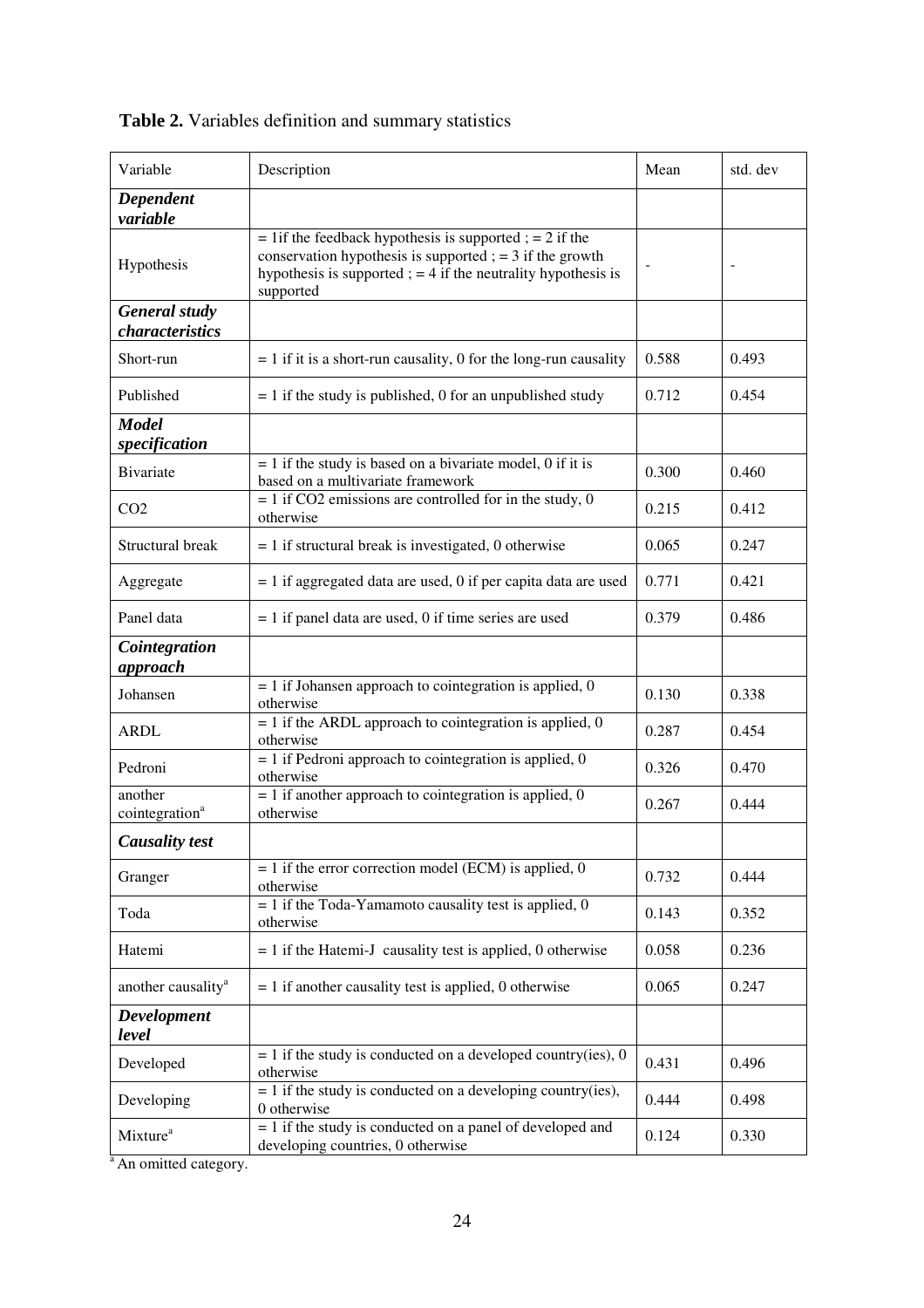|                                   |              | Weighted     |             | Weighted with Cluster robust Std. Errors |              |              |  |
|-----------------------------------|--------------|--------------|-------------|------------------------------------------|--------------|--------------|--|
| Variable                          | Conservation | Growth       | Neutrality  | Conservation                             | Growth       | Neutrality   |  |
| <b>General</b><br>characteristics |              |              |             |                                          |              |              |  |
| Short-run                         | $1.477**$    | $-0.362$     | $2.039***$  | 1.477*                                   | $-0.362$     | 2.039**      |  |
|                                   | (0.710)      | (0.824)      | (0.702)     | (0.765)                                  | (1.035)      | (0.847)      |  |
| Published                         | 0.151        | $-2.068*$    | $-1.369$    | 0.151                                    | $-2.068$     | $-1.369$     |  |
|                                   | (1.366)      | (1.124)      | (0.891)     | (1.552)                                  | (1.327)      | (1.004)      |  |
| <b>Model</b><br>specification     |              |              |             |                                          |              |              |  |
| Bivariate                         | $7.673***$   | 7.605***     | 7.639***    | 7.673***                                 | 7.605***     | 7.639***     |  |
|                                   | (2.498)      | (2.526)      | (2.381)     | (2.733)                                  | (2.486)      | (2.528)      |  |
| CO <sub>2</sub>                   | 2.892**      | $-12.236***$ | 4.042***    | 2.892*                                   | $-12.236***$ | 4.042***     |  |
|                                   | (1.365)      | (1.670)      | (0.920)     | (1.641)                                  | (1.649)      | (1.051)      |  |
| <b>Break</b>                      | $-2.497$     | $-10.807***$ | 19.743***   | $-2.497$                                 | $-10.807***$ | $-19.743***$ |  |
|                                   | (1.725)      | (2.588)      | (1.096)     | (1.737)                                  | (2.625)      | (1.585)      |  |
| Aggregate                         | $-6.250***$  | 12.144***    | $-5.454***$ | $-6.250***$                              | 12.144***    | $-5.454***$  |  |
|                                   | (1.324)      | (1.817)      | (1.055)     | (1.490)                                  | (1.650)      | (1.232)      |  |
| Panel data                        | $-2.798$     | 0.218        | $-4.193*$   | $-2.798$                                 | 0.218        | $-4.193*$    |  |
|                                   | (2.967)      | (2.834)      | (2.209)     | (2.967)                                  | (3.267)      | (2.308)      |  |
| Cointegration<br>approach         |              |              |             |                                          |              |              |  |
| Johansen                          | 5.816**      | 2.680        | 3.880       | 5.816**                                  | 2.680        | 3.880        |  |
|                                   | (2.766)      | (2.865)      | (2.533)     | (2.864)                                  | (3.225)      | (2.756)      |  |
| <b>ARDL</b>                       | $-3.890$     | $-4.500*$    | $-6.689***$ | $-3.890$                                 | $-4.500$     | $-6.689***$  |  |
|                                   | (3.536)      | (2.667)      | (2.547)     | (3.549)                                  | (2.846)      | (2.579)      |  |
| Pedroni                           | 3.493**      | $-0.625$     | 4.076***    | 3.493**                                  | $-0.625$     | 4.076***     |  |
|                                   | (1.645)      | (0.835)      | (1.167)     | (1.750)                                  | (1.289)      | (1.318)      |  |
| <b>Causality test</b>             |              |              |             |                                          |              |              |  |
| Granger                           | 5.114        | 5.598*       | 4.938*      | 5.114                                    | 5.598**      | 4.938*       |  |
|                                   | (3.490)      | (2.897)      | (2.721)     | (3.407)                                  | (2.825)      | (2.829)      |  |

**Table 3.** Multinomial logit estimates (reference category: feedback hypothesis)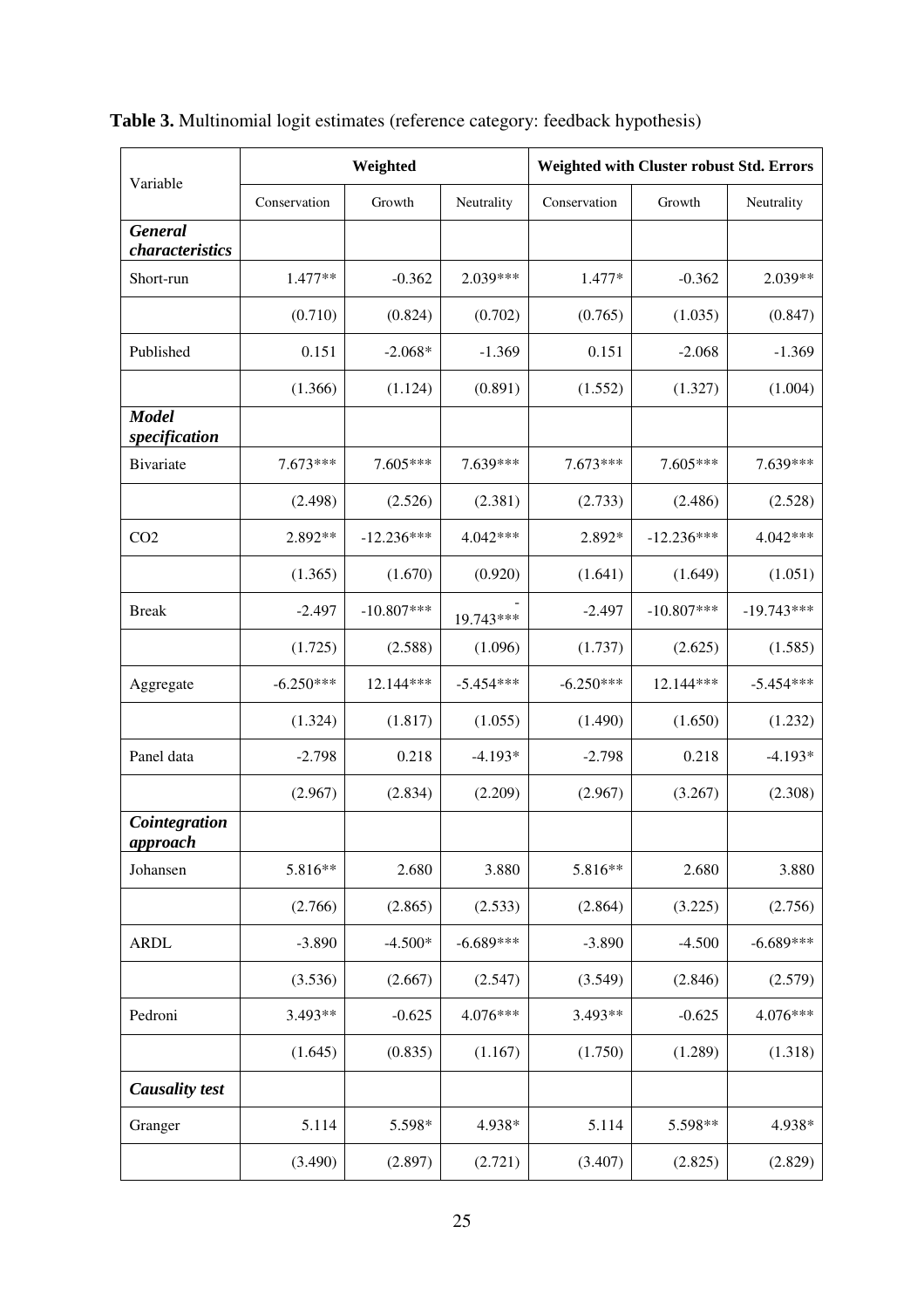| Toda                        | $10.323**$ | 9.983**      | 10.289**  | $10.323***$ | 9.983**      | 10.289**  |  |  |
|-----------------------------|------------|--------------|-----------|-------------|--------------|-----------|--|--|
|                             | (4.513)    | (4.727)      | (4.581)   | (3.940)     | (4.135)      | (4.105)   |  |  |
| Hatemi                      | 11.110*    | 13.039***    | 14.550*** | 11.110      | 13.039***    | 14.550*** |  |  |
|                             | (5.766)    | (4.771)      | (4.645)   | (5.786)     | (4.457)      | (4.543)   |  |  |
| Development<br>level        |            |              |           |             |              |           |  |  |
| developed                   | 1.262      | 16.356***    | $-1.177$  | 1.262       | $16.356***$  | $-1.177$  |  |  |
|                             | (1.151)    | (0.965)      | (0.941)   | (1.365)     | (1.494)      | (1.115)   |  |  |
| developing                  | 0.437      | 18.069***    | $-0.172$  | 0.437       | 18.069***    | $-0.172$  |  |  |
|                             | (1.148)    | (1.294)      | (1.066)   | (1.362)     | (1.904)      | (1.465)   |  |  |
| <b>Constant</b>             | $-4.584**$ | $-35.046***$ | $-1.578$  | $-4.584**$  | $-35.046***$ | $-1.578$  |  |  |
|                             | (2.160)    | (1.979)      | (2.033)   | (2.229)     | (2.495)      | (1.927)   |  |  |
| McFadden's<br>Pseudo- $R^2$ | 0.432      |              |           |             |              |           |  |  |
| Log likelihood              | $-516.109$ |              |           |             |              |           |  |  |
| Observations                | 153        |              |           |             |              |           |  |  |

Robust and cluster-robust standard errors are included in parentheses. \*\*\*, \*\* and \* indicate statistical significance at 1, 5 and 10% levels.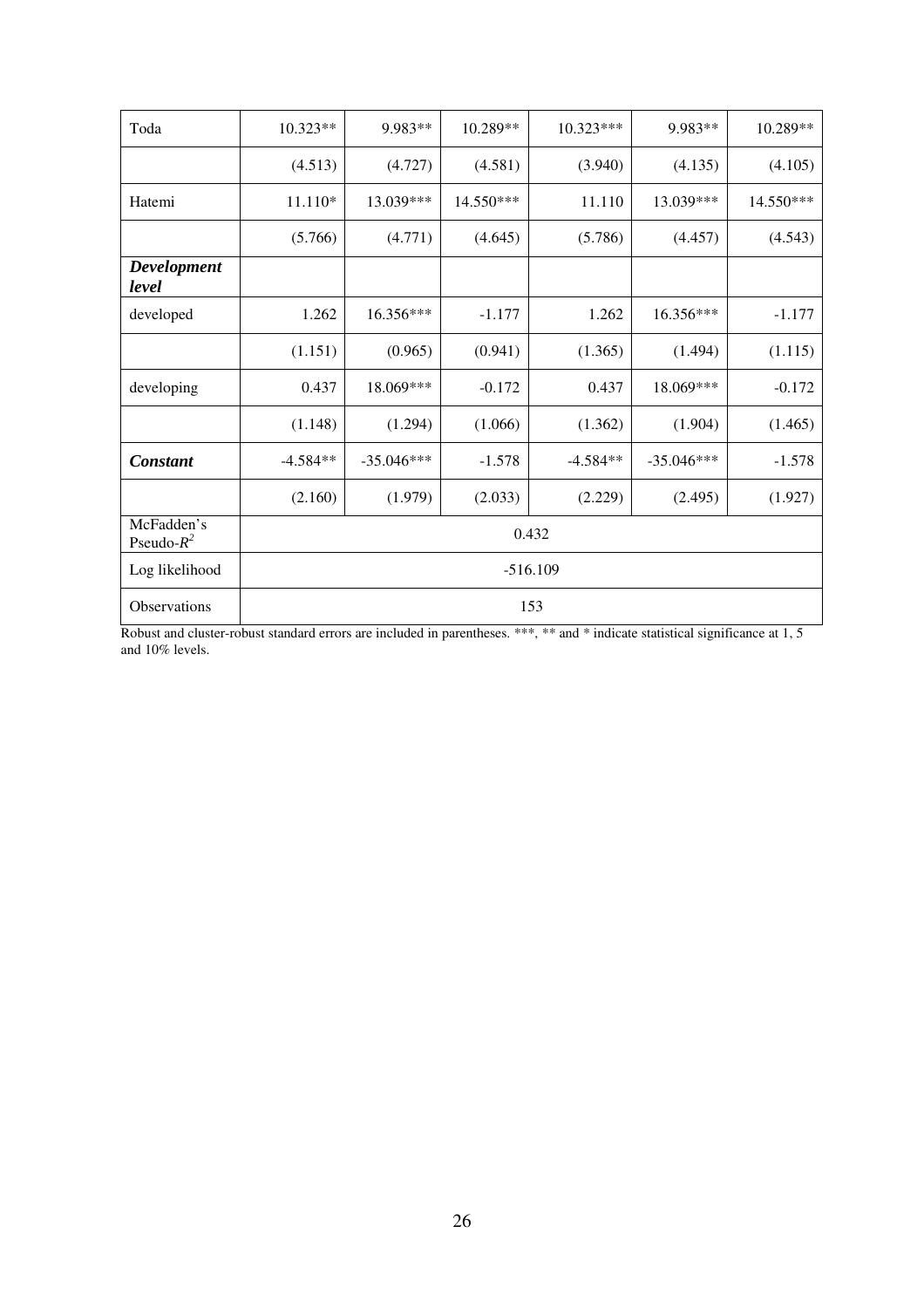| Variable                      | Weighted     |             |             |             | Weighted with Cluster robust Std. Errors |             |             |             |
|-------------------------------|--------------|-------------|-------------|-------------|------------------------------------------|-------------|-------------|-------------|
|                               | Conservation | Growth      | Neutrality  | Feedback    | Conservation                             | Growth      | Neutrality  | Feedback    |
| General<br>characteristics    |              |             |             |             |                                          |             |             |             |
| Short-run                     | 0.036        | $-0.134**$  | $0.202***$  | $-0.104*$   | 0.036                                    | $-0.134*$   | $0.202**$   | $-0.104*$   |
|                               | (0.058)      | (0.063)     | (0.075)     | (0.062)     | (0.065)                                  | (0.079)     | (0.100)     | (0.060)     |
| Published                     | 0.157        | $-0.136*$   | $-0.135$    | 0.114       | 0.157                                    | $-0.136$    | $-0.135$    | 0.114       |
|                               | (0.129)      | (0.079)     | (0.103)     | (0.081)     | (0.155)                                  | (0.089)     | (0.113)     | (0.092)     |
| <b>Model</b><br>specification |              |             |             |             |                                          |             |             |             |
| Bivariate                     | 0.182        | $0.229*$    | $0.301**$   | $-0.712***$ | 0.182                                    | $0.229**$   | $0.301**$   | $-0.712***$ |
|                               | (0.122)      | (0.119)     | (0.140)     | (0.188)     | (0.147)                                  | (0.101)     | (0.147)     | (0.197)     |
| CO <sub>2</sub>               | $0.321*$     | $-1.265***$ | $0.798***$  | 0.146       | 0.321                                    | $-1.265***$ | $0.798***$  | 0.146       |
|                               | (0.187)      | (0.273)     | (0.204)     | (0.161)     | (0.222)                                  | (0.187)     | (0.201)     | (0.169)     |
| Structural<br>break           | 1.312***     | $-0.205$    | $-2.277***$ | $1.170***$  | 1.312***                                 | $-0.205$    | $-2.277***$ | $1.170***$  |
|                               | (0.228)      | (0.277)     | (0.283)     | (0.252)     | (0.204)                                  | (0.318)     | (0.295)     | (0.313)     |
| Aggregate                     | $-0.604***$  | 1.379***    | $-0.766***$ | $-0.009$    | $-0.604***$                              | 1.379***    | $-0.766***$ | $-0.009$    |
|                               | (0.124)      | (0.314)     | (0.197)     | (0.182)     | (0.124)                                  | (0.206)     | (0.127)     | (0.163)     |
| Panel data                    | $-0.035$     | 0.224       | $-0.414*$   | 0.224       | $-0.035$                                 | 0.224       | $-0.414*$   | 0.224       |
|                               | (0.241)      | (0.256)     | (0.233)     | (0.194)     | (0.226)                                  | (0.277)     | (0.258)     | (0.203)     |
| Cointegration<br>approach     |              |             |             |             |                                          |             |             |             |
| Johansen                      | $0.337*$     | $-0.029$    | 0.062       | $-0.370*$   | $0.337**$                                | $-0.029$    | 0.062       | $-0.370*$   |
|                               | (0.175)      | (0.178)     | (0.171)     | (0.229)     | (0.158)                                  | (0.209)     | (0.184)     | (0.225)     |
| <b>ARDL</b>                   | 0.116        | $-0.075$    | $-0.533***$ | $0.492**$   | 0.116                                    | $-0.075$    | $-0.533**$  | $0.492*$    |
|                               | (0.231)      | (0.139)     | (0.183)     | (0.230)     | (0.240)                                  | (0.171)     | (0.224)     | (0.259)     |
| Pedroni                       | 0.131        | $-0.271**$  | $0.363**$   | $-0.223**$  | 0.131                                    | $-0.271**$  | $0.363**$   | $-0.223**$  |
|                               | (0.167)      | (0.137)     | (0.168)     | (0.098)     | (0.168)                                  | (0.112)     | (0.182)     | (0.093)     |
| <b>Causality test</b>         |              |             |             |             |                                          |             |             |             |
| Granger                       | 0.120        | 0.204       | 0.161       | $-0.485**$  | 0.120                                    | 0.204       | 0.161       | $-0.485**$  |
|                               | (0.226)      | (0.179)     | (0.187)     | (0.225)     | (0.213)                                  | (0.191)     | (0.202)     | (0.224)     |

## **Table 4.** Average marginal effects